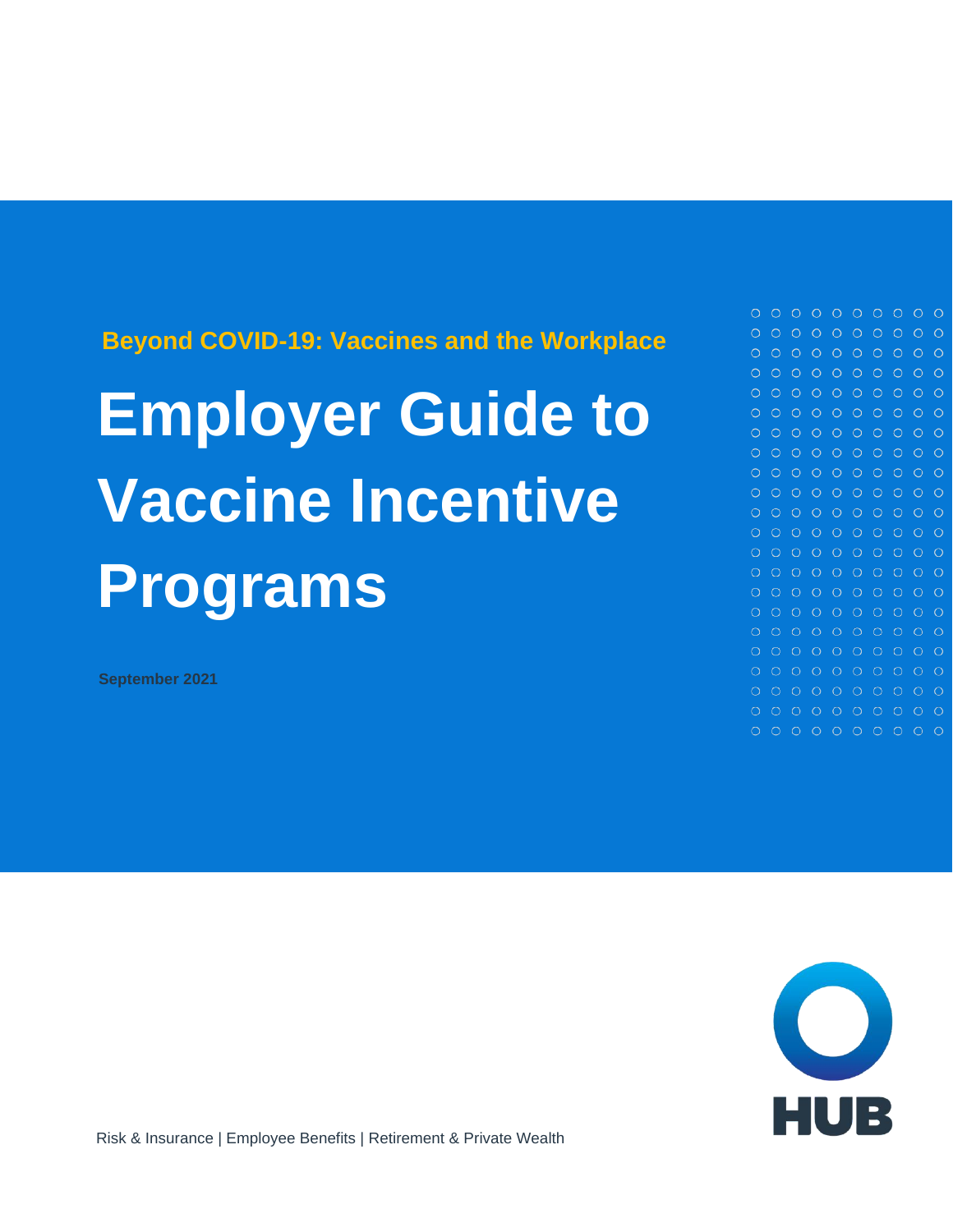# **Contents**

| Title II of the Genetic Information Nondiscrimination Act (GINA) and Vaccinations  10 |
|---------------------------------------------------------------------------------------|
| Vaccine Incentive Programs: Practical Considerations and Program Design  11           |
|                                                                                       |
|                                                                                       |
|                                                                                       |
|                                                                                       |
|                                                                                       |
|                                                                                       |
|                                                                                       |
|                                                                                       |
|                                                                                       |
|                                                                                       |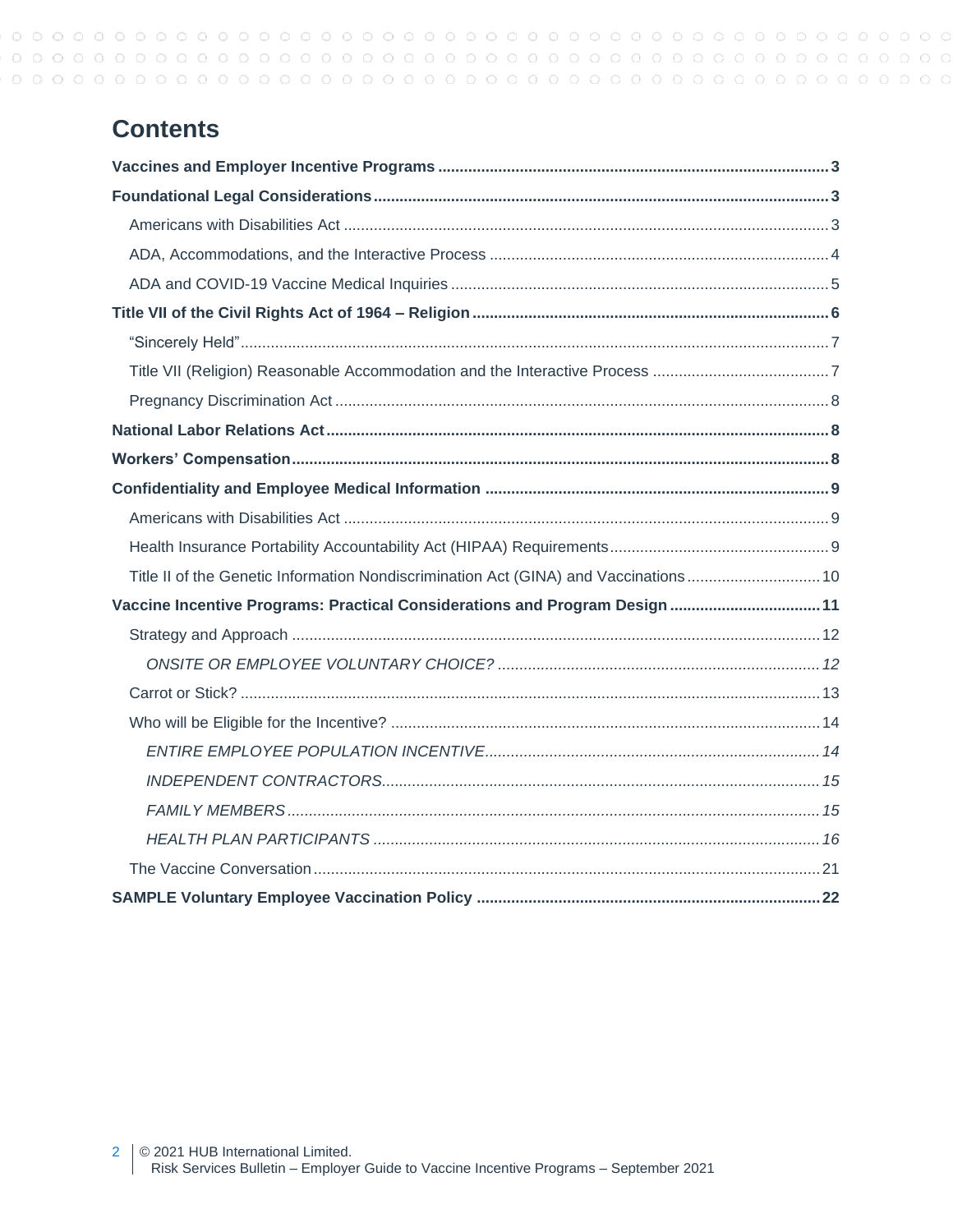# <span id="page-2-0"></span>**Vaccines and Employer Incentive Programs**

Today's headlines seem filled with a myriad employer-directed vaccination programs. We have developed this eBook to assist employers with navigating the vast and complex employment and employee benefits laws that apply to employer vaccine incentive programs. We've also written extensively (separately) on employer mandatory vaccine programs in our Employer Mandatory Vaccine Programs eBook. We recommend that you review both eBooks for a more complete review of the benefits, risks, and requirements of implementing an employer vaccination program.

Building a compliant vaccination program is complex and filled with several legal risks and pitfalls. While we have provided this information to help employers better understand the legal rules and considerations, **we strongly recommend that employers work with outside counsel when building an employer vaccination program.** It is important to note that this eBook only addresses federal law. Other state law limitations may apply. **NOTE: This eBook contains information from the [EEOC](https://www.eeoc.gov/wysk/what-you-should-know-about-covid-19-and-ada-rehabilitation-act-and-other-eeo-laws?utm_content=&utm_medium=email&utm_name=&utm_source=govdelivery&utm_term=)  [COVID Vaccine Updates](https://www.eeoc.gov/wysk/what-you-should-know-about-covid-19-and-ada-rehabilitation-act-and-other-eeo-laws?utm_content=&utm_medium=email&utm_name=&utm_source=govdelivery&utm_term=) published on May 28, 2021.**

**How to use this document.** We've organized this document into two significant sections: (1) foundational legal considerations; and (2) [Practical Considerations and Program Design.](#page-10-1) As a general rule, employers, under certain circumstances, may incentivize employees to receive the COVID-19 vaccine. However, there are specific and certain limitations. Employer vaccination policies are subject to significant federal laws, including: (1) the Americans with Disabilities Act; (2) Title VII of the Civil Rights act of 1964 – Religious Discrimination; and (3) Pregnancy Discrimination Act. Moreover, employers sponsoring group health plans and that seek to use their health plan to promote employee vaccinations will encounter additional compliance burdens and considerations.

# <span id="page-2-1"></span>**Foundational Legal Considerations**

# <span id="page-2-2"></span>**Americans with Disabilities Act<sup>1</sup>**

The Americans with Disabilities Act ("ADA") protects qualified individuals with disabilities from employment discrimination. Under the ADA, a person has a disability if he or she has a physical or mental impairment that substantially limits a major life activity. The ADA also protects individuals who have a record of a substantially limiting impairment, and people who are "regarded as" having a substantially limiting impairment. A substantial impairment is one that significantly limits or restricts a major life activity such as hearing, seeing, speaking, breathing, performing manual tasks, walking, caring for oneself, learning or working. The ADA generally prohibits an employer from requiring a medical examination or making inquiries of an applicant employee regarding: (1) whether that employee is an individual with a

<sup>&</sup>lt;sup>1</sup> The [Job Accommodation Network \(JAN\)](https://askjan.org/index.cfm) is a free consultant service that helps employers make individualized accommodations — telephone number is 1-800-526-7234.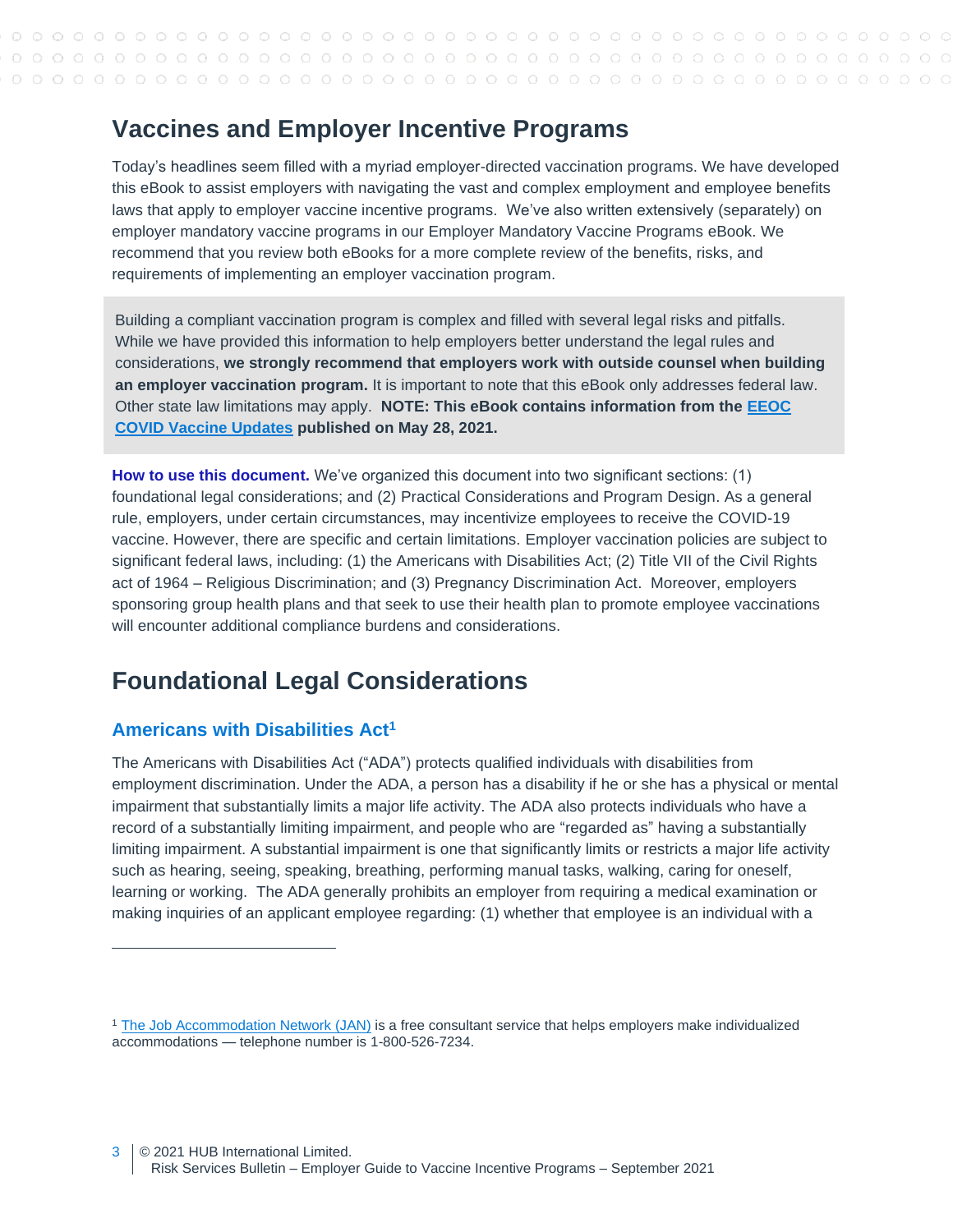disability; and/or (2) to the nature and severity of a disability, unless such examination or inquiries are "job-related and consistent with business necessity."

An individual with a disability must also be qualified to perform the essential functions of the job with or without reasonable accommodation. This means that the applicant or employee must:

- Satisfy your job requirements for educational background, employment experience, skills,  $\Omega$ licenses, and any other qualification standards that are job related; and
- $\circ$  Be able to perform those tasks that are essential to the job, with or without reasonable accommodation.

Employers may require that applicants and employees provide documentation from a licensed healthcare provider to establish they have a disability under the ADA.

## <span id="page-3-0"></span>**ADA, Accommodations, and the Interactive Process**

While an individual with a disability may request an accommodation due to a medical condition, this request does not necessarily mean that the employer is required to provide it. A request for a reasonable accommodation is the first step in an informal, interactive process between the individual and the employer. Employers and employees (and applicants) should engage in a flexible, interactive process to identify workplace accommodation options that do not constitute an undue hardship (significant difficulty or expense). With respect to COVID vaccines, the prevalence in the workplace of employees who have received a COVID-19 vaccination and the amount of contact with others with an unknown vaccination status may impact the undue hardship consideration.

Generally, the employer should initiate the interactive process with the employee (or applicant) immediately following an individual's accommodation request, or after the employer becomes aware that an accommodation may be required. The employer may have the obligation to initiate the reasonable accommodation interactive process without being asked by the individual if the employer:

- o Knows that the applicant or employee has a disability
- $\circ$  Knows, or has reason to know, that the applicant or employee is experiencing workplace problems because of the disability
- $\circ$  Knows, or has reason to know, that the disability prevents the applicant or employee from requesting a reasonable accommodation

The interactive process is "at the heart of the ADA's process" and is critical for enabling individuals with disabilities to fully integrate into the workplace. The goals for the employer and qualified individual with a disability are to:

- Identify the precise limitations caused by the disability  $\Omega$
- Explore potential reasonable accommodations that could overcome those limitations  $\Omega$

As part of the interactive process, the employer should determine whether it is necessary to obtain supporting documentation about the applicant or employee's disability. Additionally, during the interactive process the employer may offer accommodation alternatives and discuss their effectiveness in removing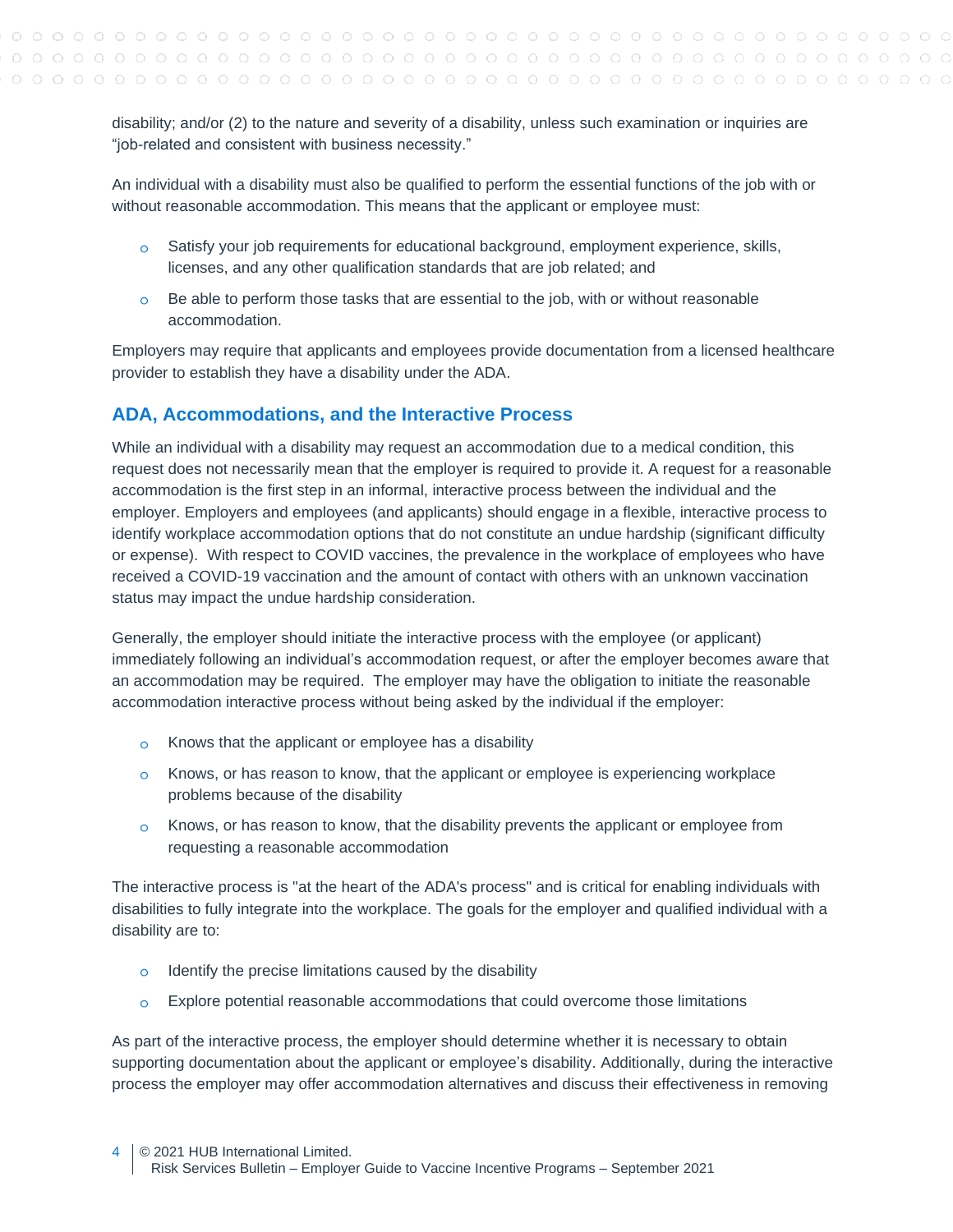the workplace barrier that is impeding the individual with a disability. If the individual with a disability states that she/he does not need a reasonable accommodation, the employer will have fulfilled its obligation. (NOTE: HUB recommends that the employer always memorialize an employee's verbal confirmation in writing.)

It's important to note that even after employees are vaccinated the [CDC recommends t](https://www.cdc.gov/coronavirus/2019-ncov/community/workplaces-businesses/index.html)hat employers continue to enforce COVID-19 safety protocols including wearing masks, regular hand washing and sanitizing, one-way hallways, social distancing, well ventilated air systems, and other safety measures (see our employer safety self-inventory [here\)](https://www.hubinternational.com/blog/2020/11/covid-workplace-safety-self-inventory/).

#### <span id="page-4-0"></span>**ADA and COVID-19 Vaccine Medical Inquiries**

In addition to the requirement to provide an accommodation to applicants and employees with a qualified condition, the ADA also governs the nature and extent of medical inquiries by employers. An employer may obtain applicant or employee medical information only when it is "job-related and consistent with business necessity". According to the EEOC, the vaccine itself is not considered a "medical examination" (under the ADA). However, pre-screening vaccination questions may trigger the ADA inquiry limits if the questionnaires are likely to elicit information about a disability. The likelihood that medical information obtained through the vaccination may trigger an ADA obligation will depend (in part) on the nature of the program:

- **Voluntary Onsite Vaccination Program**: If the employer offers the vaccine onsite (either  $\Omega$ through the employer or a third-party) and the individual may voluntarily choose to receive the vaccine (and is not required to do so), the employer must likewise make the medical questionnaires voluntary. If an individual chooses not to answer the medical questions, the employer (or its vendor) may decline to administer the vaccine but may not retaliate against, intimidate, or threaten the employee for refusing to answer any questions.
- **Voluntary Third-Party (off-site) Vaccinations**: Individuals who receive the vaccine from third- $\Omega$ party vendors that do not have a contract with the employer, such as their local pharmacy, clinic, or other health care provider, the ADA "job-related and consistent with business necessity" restrictions on disability-related inquiries would not apply to the pre-vaccination medical screening questions even if the vaccine is required by the employer. This could offer an appealing design flexibility option for some employers.

Finally, merely requiring the applicant or employee to provide the proof or receipt of the COVID-19 vaccine is not a disability related inquiry. However, proof of vaccine (i.e., the COVID-19 Vaccine Card) is considered confidential medical information under the ADA (see [Confidentiality](#page-8-0)  [and Employee Medical Information\)](#page-8-0). Employers should likewise avoid follow-up medical questions to its employees. If an employer poses any follow-up questions such "why didn't you receive the vaccine?", "what medical side-effects did you experience?", or "do you have any underlying health conditions that contributed to side effects?" they may tread into ADA prohibited medical inquiry territory.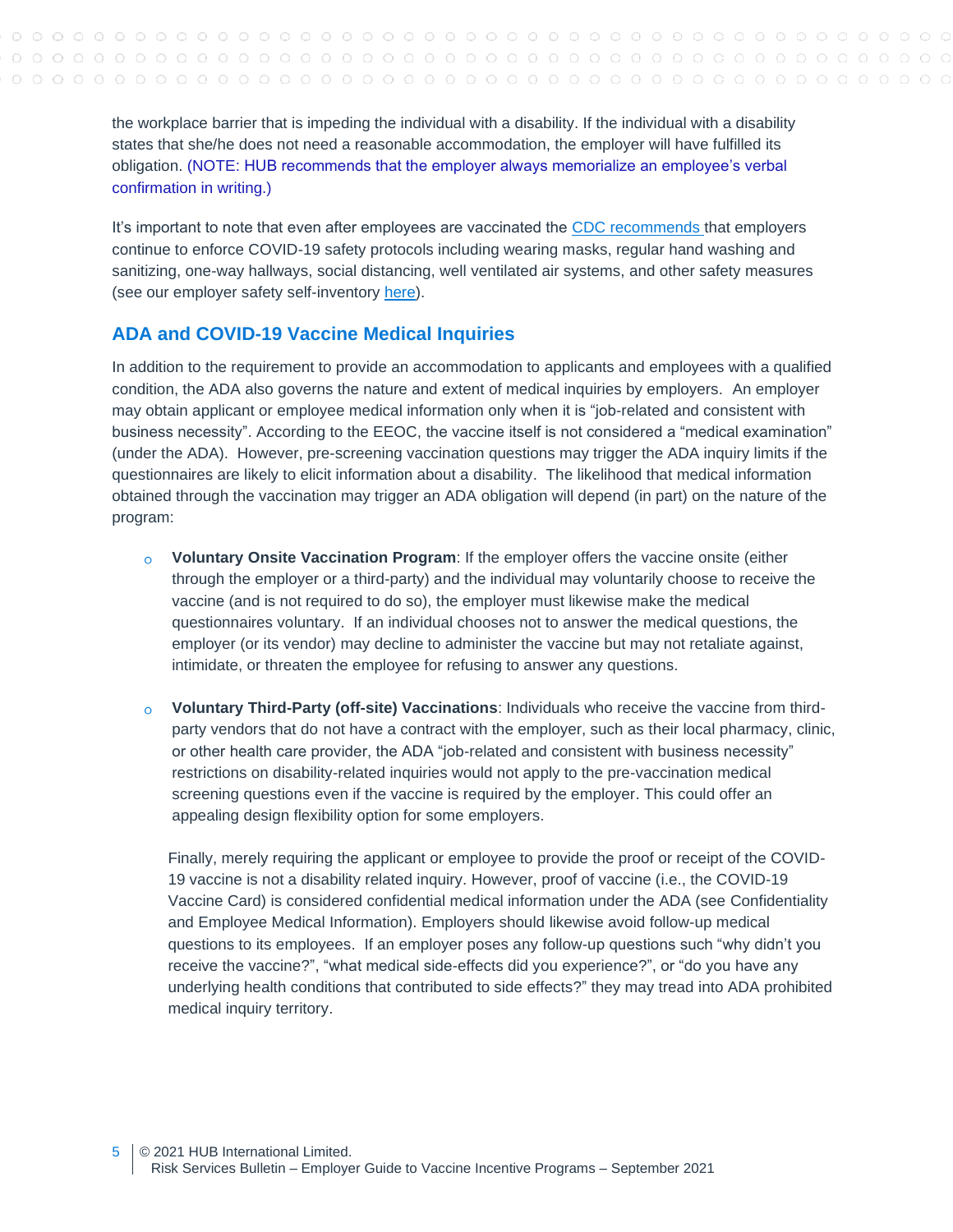# <span id="page-5-0"></span>**Title VII of the Civil Rights Act of 1964<sup>2</sup> – Religion**

Title VII protects workers from employment discrimination based on their race, color, religion, sex, national origin, or protected activity (see [EEOC manual on Title VII and religion\)](https://www.eeoc.gov/laws/guidance/section-12-religious-discrimination). Title VII also prohibits employers from developing otherwise neutral policies that have a disparate impact. Like the ADA, Title VII also contemplates accommodating individuals in certain situations. Employers must be sure that their vaccine program includes a path to request an accommodation and does not negatively impact any particular protected classes. For example, some demographic groups may have less access or encounter great obstacles to the vaccine than others and, as a result, may be negatively impacted.

Employees and applicants are entitled to an accommodation when a person identifies a sincerely held religious, ethical, or moral belief that conflicts with a specific task or requirement of the position or an application process. More specifically, a religious accommodation is any adjustment to the work environment that will allow an employee or applicant to practice his or her religion, so long as it does not cause an undue hardship to the employer.

The Supreme Court has defined Title VII's "undue hardship" defense to providing religious accommodation. The Court ruled that an employer is excused from providing an accommodation if it can show that the proposed religious accommodation posed "more than a de minimis" cost or burden. Notably, this is a much easier standard for an employer to satisfy than ADA's "undue hardship" standard which is statutorily defined as "an action requiring significant difficulty or expense." **Definition of Religion<sup>3</sup>**

Title VII defines "religion" very broadly. It includes traditional, organized religions such as Christianity, Judaism, Islam, Hinduism, and Buddhism. It likewise includes religious beliefs that are new, uncommon, not part of a formal church or sect, or only held by a small number of people.

## [The EEOC instructs:](https://www.eeoc.gov/laws/guidance/section-12-religious-discrimination)

*Because the definition of religion is broad and protects beliefs and practices with which the employer may be unfamiliar, the employer should ordinarily assume that an employee's request for religious accommodation is based on a sincerely-held religious belief. If, however, an employee requests religious accommodation, and an employer has an objective basis for questioning either the religious nature or the sincerity of a particular belief or practice, the employer would be justified in seeking additional supporting information.*

Under Title VII, a practice is religious if the worker's reason for the practice is religious. Social, political, or economic philosophies, or personal preferences, are not "religious" beliefs under Title VII. More

<sup>2</sup> Title 42 U.S.C. § 2000e-2(a) applies to employers with fifteen or more employees. See 42 U.S.C. § 2000e(b).

<sup>&</sup>lt;sup>3</sup> Specially defined "religious organizations" and "religious educational institutions" are exempt from certain religious discrimination provisions, and the ministerial exception bars EEO claims by employees of religious institutions who perform vital religious duties at the core of the mission of the religious institution.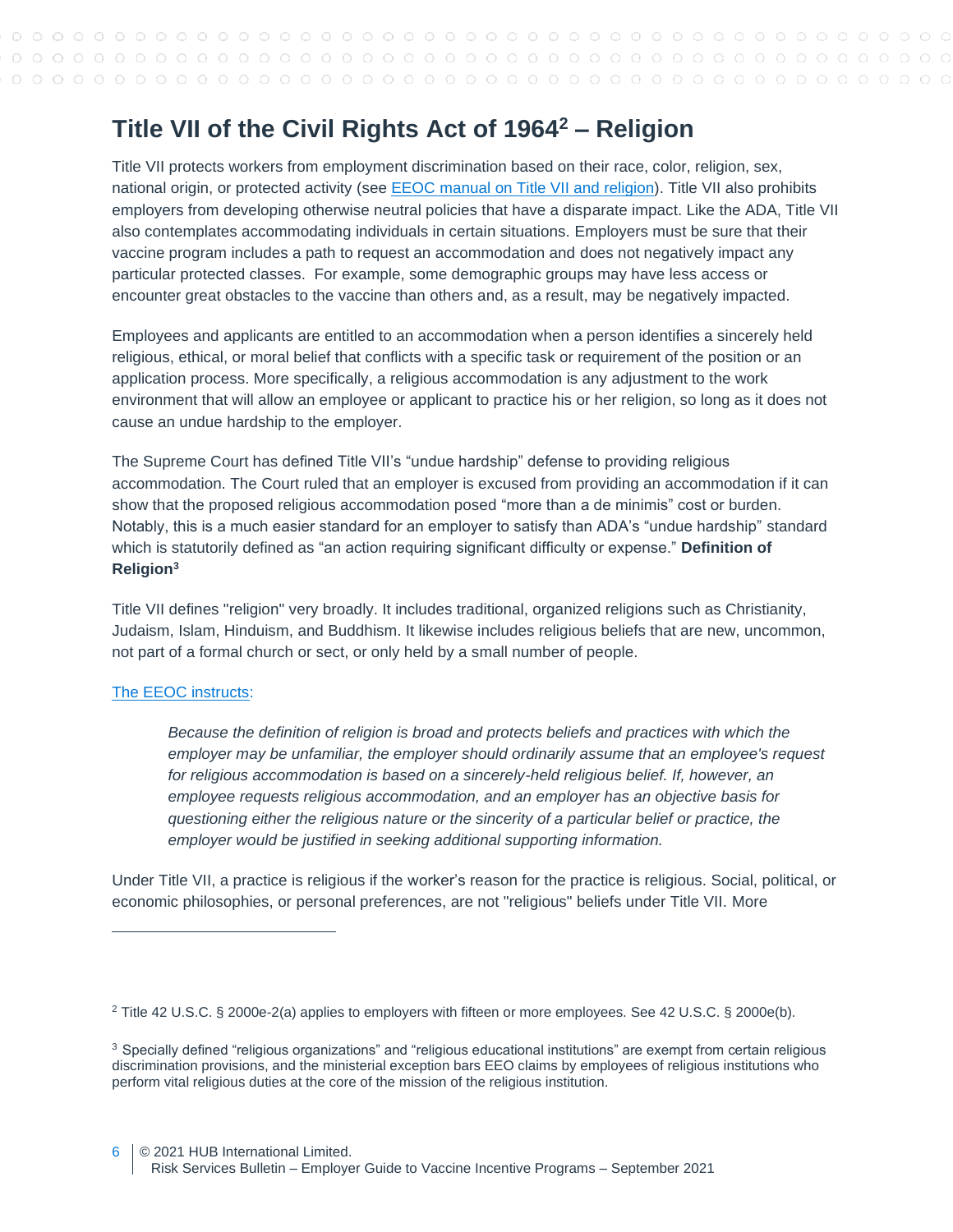specifically, the EEOC addresses an employer's obligation to accommodate an applicant and employee's sincerely held religious belief in its [FAQ Question K12](https://www.eeoc.gov/wysk/what-you-should-know-about-covid-19-and-ada-rehabilitation-act-and-other-eeo-laws?utm_content=&utm_medium=email&utm_name=&utm_source=govdelivery&utm_term=)

## <span id="page-6-0"></span>**"Sincerely Held"**

Like the "religious" nature of a belief or practice, the "sincerity" of an employee's stated religious belief is usually not in dispute. Nevertheless, there are some circumstances in which an employer may assert that the employee's claimed religious belief was not sincerely held. Although no single factor is dispositive, an employer may consider whether:

- 1. the employee has behaved consistently with the belief;
- 2. the employee is seeking the accommodation for secular reasons;
- 3. the timing of the request is suspect; and
- 4. the employer otherwise has reason to believe the accommodation is not sought for religious reasons.

For example, although prior inconsistent conduct may be relevant to the question of sincerity, an individual's beliefs – or degree of adherence – may change over time, and therefore an employee's newly adopted or inconsistently observed religious practice may nevertheless be sincerely held. An employer should not assume that an employee is insincere simply because some of his or her practices deviate from the commonly followed tenets of his or her religion.

## <span id="page-6-1"></span>**Title VII (Religion) Reasonable Accommodation and the Interactive Process**

An applicant or employee who seeks religious accommodation must make the employer aware of the need for accommodation and that it is being requested due to a conflict between religion and work. This is different than the ADA where an employer's obligation may be triggered by its knowledge (rather than the employee's specific request). However, there are "no magic words." To request an accommodation, an employee may use "plain language" and need not mention any particular terms such as "Title VII" or "religious accommodation." However, the applicant or employee must provide enough information to make the employer aware that there exists a conflict between the individual's religious practice or belief and a requirement for applying for or performing the job.

Although Title VII does not directly require an employer to discuss with an applicant or employee before deciding an accommodation request, as a practical matter it can be important to do so. Both the employer and the applicant and employee have roles to play in resolving an accommodation request. In addition to placing the employer on notice of the need for accommodation, much like the ADA interactive process, the employer and the worker should engage in a cooperative effort to address the conflict between the religious belief or practice and work. The employer may request, and the individual should provide any information and documentation necessary to determine whether an accommodation is available that would eliminate the religious conflict without posing an undue hardship on the employer. Likewise, when the employer does not have enough information or a bona-fide doubt regarding the sincerity of the religious belief, it may ask about the facts and circumstances of the individual's claim that the belief or practice at issue is religious, sincerely held, and it gives rise to the need for the accommodation.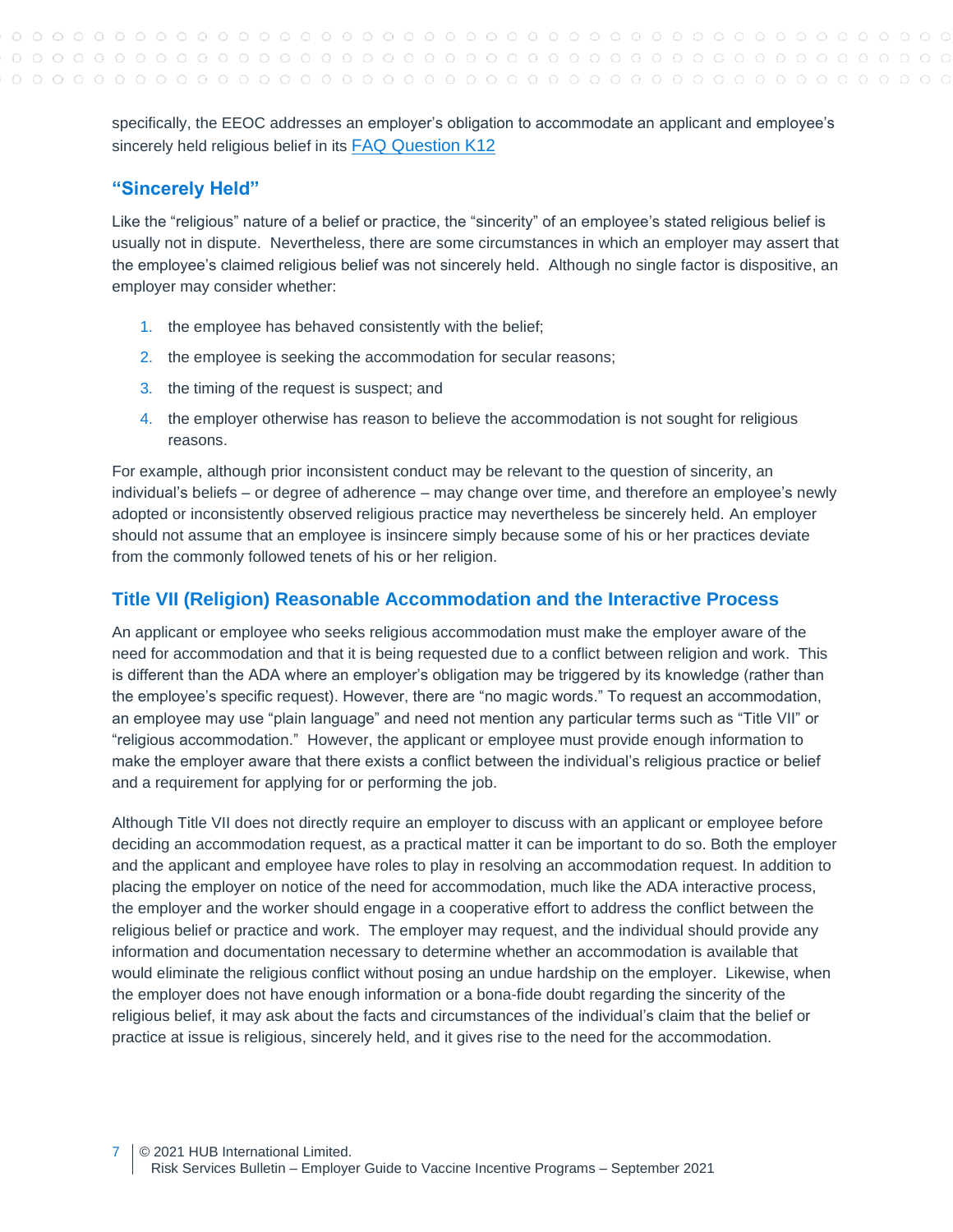# <span id="page-7-0"></span>**Pregnancy Discrimination Act**

There are two significant considerations with respect to the Pregnancy Discrimination Act (PDA) and the request for an accommodation.

- 1. While the PDA does not contain an obligation to provide an accommodation (like the ADA), employers must be sure that they act consistently. This means if the employer has provided an accommodation to an applicant or employee on the basis of his/her disability or religion, they likewise should provide the same accommodation to a pregnant applicant or employee. Failure to act consistently may result in a claim of pregnancy discrimination. More specifically, a pregnant worker may allege disparate treatment under the PDA and/or Title VII if an employer refused to excuse the pregnant applicant or employee from a vaccination requirement but permitted nonpregnant or male employees to be excused from the requirement on other grounds (such as ADA or religion). See [EEOC FAQ K13.](https://www.eeoc.gov/wysk/what-you-should-know-about-covid-19-and-ada-rehabilitation-act-and-other-eeo-laws?utm_content=&utm_medium=email&utm_name=&utm_source=govdelivery&utm_term=)
- 2. Additionally, some pregnancy related impairments (for example, gestational diabetes or preeclampsia, a condition characterized by pregnancy-induced hypertension and protein in the urine) may be disabilities under the ADA (see **[Americans with Disabilities Act](#page-2-2)**).

However, employers should note that on August 11, 2021 the CDC released its research and findings [regarding pregnant and breast feeding women and the COVID-19 vaccine safety.](https://www.cdc.gov/media/releases/2021/s0811-vaccine-safe-pregnant.html) The CDC has stated that the vaccine is safe for both pregnant and breast-feeding individuals. Vaccine recipients should always consult with their physicians regarding any risks or concerns regarding the COVID-19 vaccine.

# <span id="page-7-1"></span>**National Labor Relations Act**

Vaccines can be a controversial issue and as such, may be included or addressed in an employer's Collective Bargaining Agreement (CBA). Similarly, it is possible that a vaccine incentive program may be a subject to mandatory bargaining with the union. Employers with a union population and considering a vaccine incentive policy should carefully review the CBA and discuss their vaccination program with outside counsel.

# <span id="page-7-2"></span>**Workers' Compensation**

What happens if an employee experiences a medical complication from the vaccine that was offered by the employer? Under certain circumstances, an employee's medical complications associated with the vaccine may be deemed compensable and covered by the employer's workers' compensation insurance.

Generally, an injury may be compensable when a claimant can demonstrate that the injury can be attributed to some event or circumstances connected with work. For example, one Florida court held that "to be compensable, an injury must arise out of employment in the sense of causation and be in the course of employment in the sense of continuity of time, space, and circumstances." Another Florida court stated that an injury arises out of and in the course of employment if it occurs "within the period of employment, at a place where the employee may reasonably be, and while he is reasonably fulfilling the duties of employment or engaging in something incidental to it." An employee who receives the vaccine while at work may be able to demonstrate that the medical complications were "in the course of employment in the sense of continuity of time, space, and circumstances."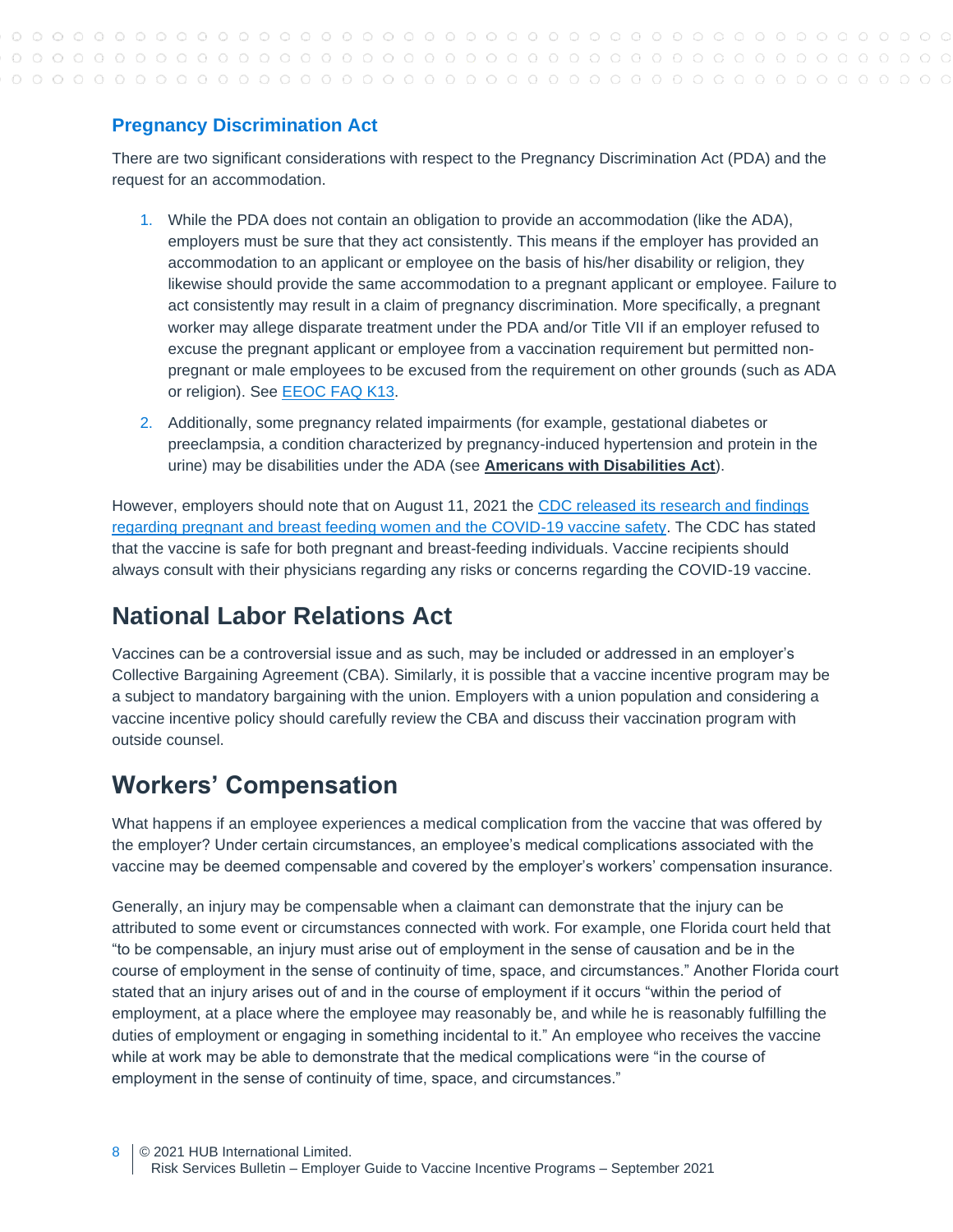For example, a healthcare employee that chooses to protect patients and him/herself from exposure to COVID-19 and suffers an adverse reaction to the vaccine may have a compensable workers' compensation claim.

It is important to note that workers' compensation is regulated individually and separately by each state. Therefore, the legal standards described above may not apply in every state. Employers should check with their workers' compensation broker and/or carrier to better understand the compensability of medical complications associated with the COVID-19 vaccine in their state.

# <span id="page-8-0"></span>**Confidentiality and Employee Medical Information**

# <span id="page-8-1"></span>**Americans with Disabilities Act**

As employers begin to learn about an employee's individual medical concerns and conditions, it is important to remember that several laws have specific and stringent confidentiality requirements. For example, HIPAA (discussed below) FMLA, ADA, and Workers' Compensation laws all contain a mix of distinct and overlapping provisions that protect the confidentiality of an employee's medical information. Specifically, under the ADA employers have the obligation to ensure that all medical information obtained about an employee remains private and confidential. This means, that only those who "need to know" may know both the identity and nature of the medical condition of the employee. "Need to know" is construed very narrowly. Employers should ask themselves why someone "needs to know" both identity and medical condition before disclosing either or both. The EEOC explains that those who "need to know" may include:

- Supervisors (to implement necessary work restrictions and accommodations)  $\circ$
- $\circ$  First aid and safety personnel (if the disability requires emergency treatment)
- Workers' compensation state offices and insurance carriers  $\Omega$
- Government officials investigating ADA compliance  $\circ$

The ADA, among other laws, requires employers to protect employees' privacy by: (1) keeping the names of employees who participate in a vaccination program private; and (2) ensuring that the location of the clinic offers a degree of privacy to employees receiving vaccinations. Additionally, the employer must keep the employee's medical information received from or about an employee in a confidential, secured medical file separate from the employee's personnel file.

## <span id="page-8-2"></span>**Health Insurance Portability Accountability Act (HIPAA) Requirements**

In the context of COVID-19 vaccination, HIPAA protections surface as a compliance consideration in two ways: (1) as a safeguard against employer discrimination based on a medical condition; and (2) in the context of medical privacy.

Although HIPAA is certainly the most well-known medical privacy law, specific compliance requirements depend on the type of entity subject and other highly specific local factors. Moreover, from an employerperspective, HIPAA duties are generally limited to the group health plan (especially if the GHP is selffunded). This means that although still confidential, medical information gathered as part of an employer's FMLA, ADA, disability insurance, workers compensation, or other sick-leave law obligations is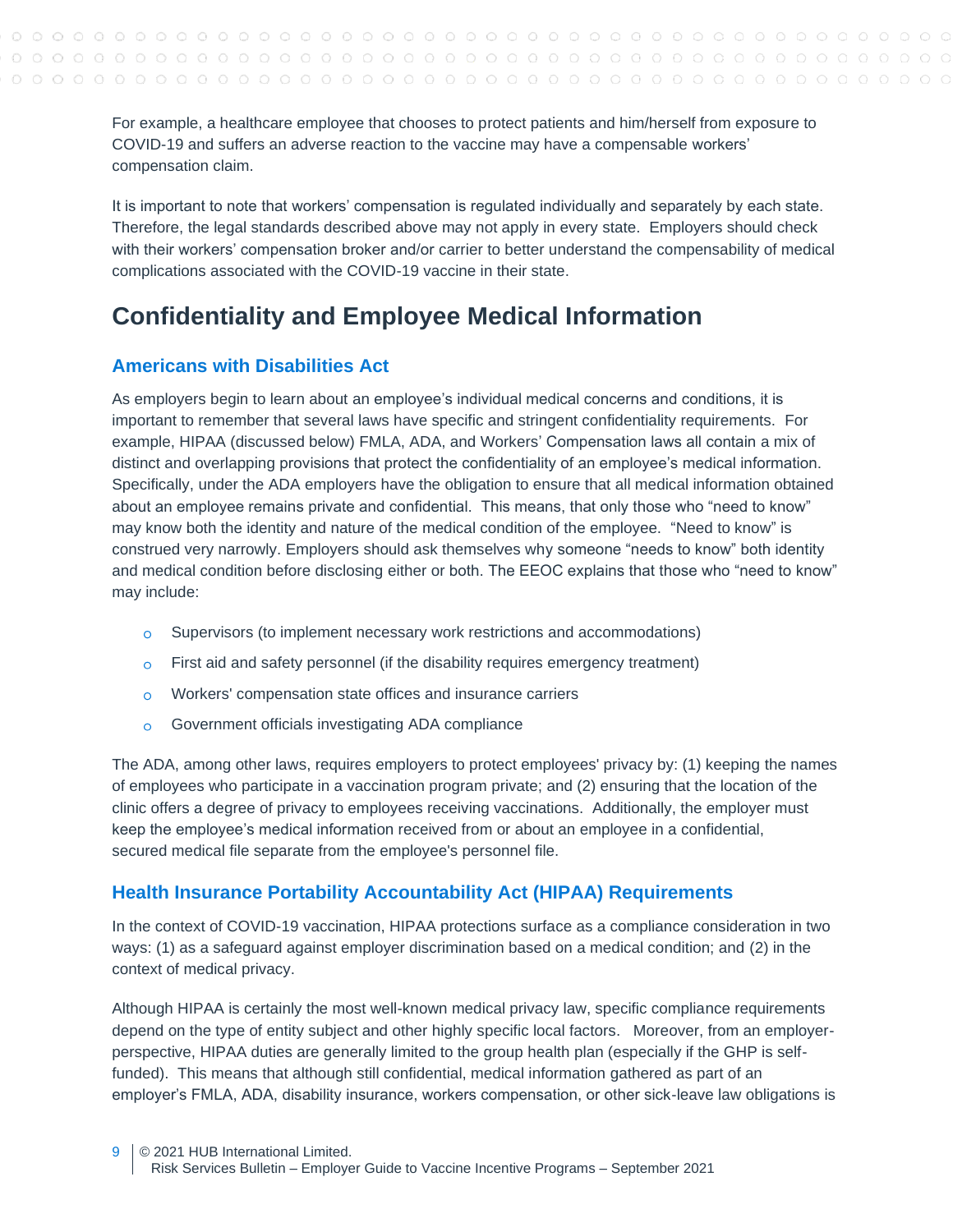generally not HIPAA-protected. While HIPAA can be a complex law, in a nutshell, if the employer learns of the employee's medical information, condition, diagnosis etc. through the health plan, then that information is likely protected under HIPAA.

Generally, HIPAA obligations manifest themselves most frequently in employers with a self-funded group health program that have access to claims information. For HIPAA purposes, group health plans health insurance, health flexible spending arrangements (FSA), and health reimbursement arrangements (HRA). However, employers that receive employee's Explanation of Benefits (even if fully insured) may unintentionally subject themselves to HIPAA. HIPAA also generally prohibits an employer from discriminating against an employee who has a medical condition.

## <span id="page-9-0"></span>**Title II of the Genetic Information Nondiscrimination Act (GINA) and Vaccinations**

The Genetic Information [Nondiscrimination](https://1.next.westlaw.com/Document/I03f4d97feee311e28578f7ccc38dcbee/View/FullText.html?originationContext=document&transitionType=DocumentItem&contextData=(sc.Search)) Act (GINA) is a federal statute prohibiting discrimination on the basis of genetic information.<sup>4</sup> GINA also prohibits employers from (among other things) asking for information about an employee's current health status in a manner that is likely to result in the employer obtaining genetic information.

GINA defines "genetic information" to mean:

- $\circ$  Information about an individual's genetic tests;
- Information about the genetic tests of a family member;  $\circ$
- $\circ$  Information about the manifestation of disease or disorder in a family member (i.e., family medical history);
- $\circ$  Information about requests for, or receipt of, genetic services or the participation in clinical research that includes genetic services by an individual or a family member of the individual; and
- Genetic information about a fetus carried by an individual or family member or of an embryo  $\Omega$ legally held by an individual or family member using assisted reproductive technology.

Generally, vaccination programs include a pre-vaccination medical questionnaire to assess the individual's ability and/or eligibility for the vaccine. Sometimes, pre-vaccination medical screening questions may elicit information about genetic information, such as questions regarding the immune systems of family members. For example, if genetic information revealed an individual's propensity to become diagnosed with cancer in the future, such information could not be used to discriminate against the person.

The three vaccines in the U.S. currently do not require genetic information as part of the pre-screening process. Therefore, an employer that administers a COVID-19 vaccine to employees or requires employees to provide proof that they have received a COVID-19 vaccination does not implicate GINA.

<sup>4</sup> Employers covered by GINA may also be subject to state laws prohibiting discrimination based on genetic information or regulating the collection and storage of genetic information.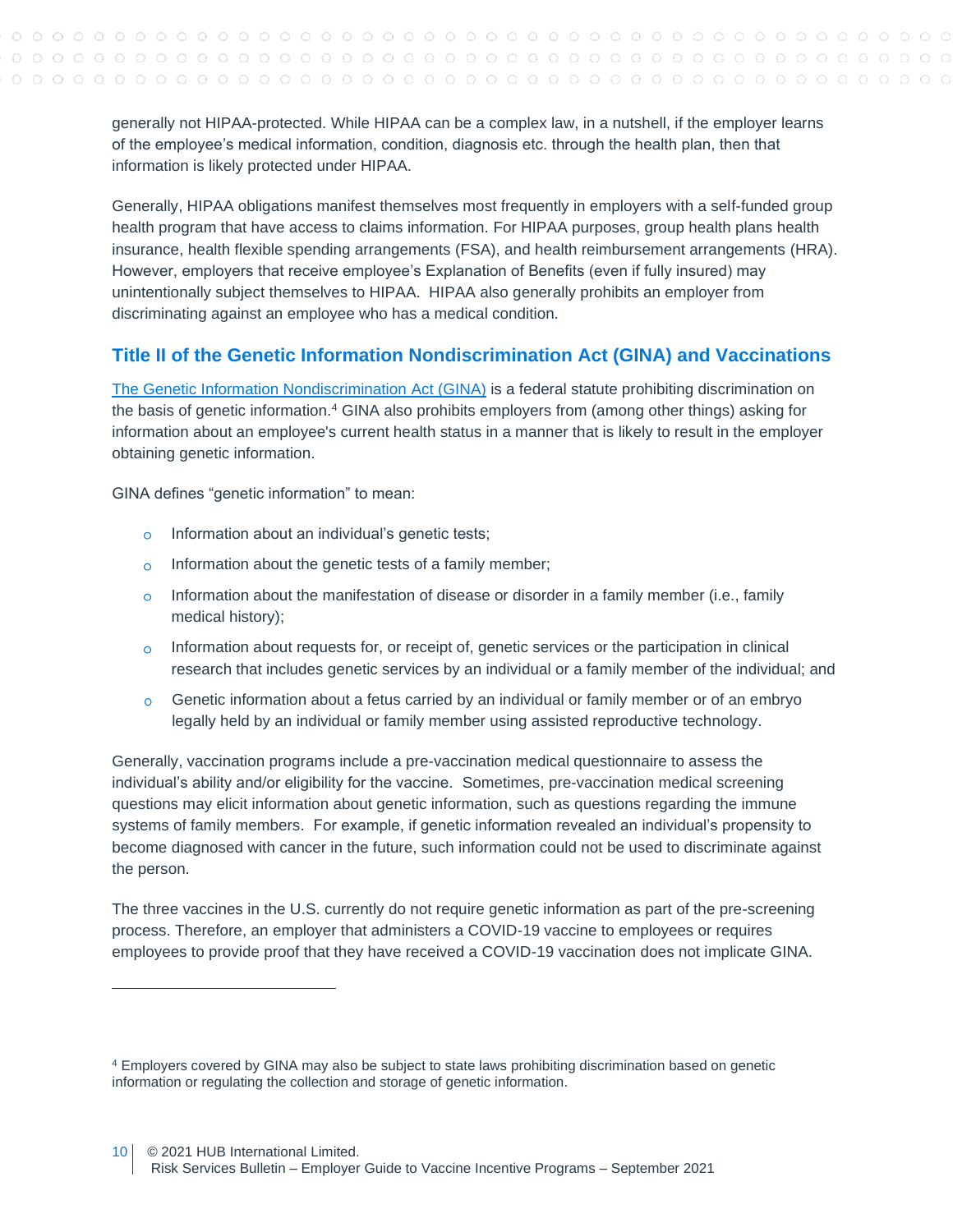Administering the vaccine and/or requiring proof of the vaccine does not involve the use of genetic information to make employment decisions, or the acquisition or disclosure of "genetic information" as defined by the statute. However, if an employer requires employees to provide proof that they have received a COVID-19 vaccination from their own health care provider, the employer should proactively warn the employee<sup>5</sup> (see model "Gina Warning" language in footnote) not to provide genetic information as part of the proof. As long as this warning is provided, any genetic information the employer receives in response to its request for proof of vaccination will be considered inadvertent and therefore not unlawful under GINA concerns.

Likewise, GINA does not prohibit an individual employee's own health care provider from asking questions about genetic information. However, it does prohibit an employer or a doctor working for the employer from asking questions about genetic information.

As vaccines advance and evolve, a vaccine's particular structure could intensify GINA compliance challenges. For example, there is some concern that GINA's broad "genetic information" definition might prohibit certain COVID-19 vaccine candidates that use messenger RNA technology (mRNA). For now, the CDC has explained that mRNA vaccines "do not interact with our DNA in any way," the EEOC expressed that requiring employees to receive an mRNA vaccination is not prohibited or governed by GINA. (See the [CDC Understanding mRNA COVID-19 Vaccines](https://www.cdc.gov/coronavirus/2019-ncov/vaccines/different-vaccines/mrna.html) for a detailed discussion about how mRNA vaccines work).

# <span id="page-10-1"></span><span id="page-10-0"></span>**Vaccine Incentive Programs:** Practical Considerations and Program Design

Employers that choose to offer vaccination incentives<sup>6</sup> to employees have a number of plan design decisions to make – each of these decisions may make the incentive program particularly complicated or more streamlined and straightforward. Employers should ensure that they memorialize their vaccine program in a written policy that they distribute to all employees.

As threshold matter, employees with a health condition that is considered a "disability" under the ADA may not be able to receive the vaccine and may require an accommodation to "remain whole" and receive the employer's incentive. For example:

<sup>&</sup>lt;sup>5</sup> "The Genetic Information Nondiscrimination Act of 2008 (GINA) prohibits [employers](https://www.law.cornell.edu/definitions/index.php?width=840&height=800&iframe=true&def_id=66f1144f18c0e0ec109b667ab6dd1956&term_occur=999&term_src=Title:29:Subtitle:B:Chapter:XIV:Part:1635:1635.8) and other entities covered by GINA Title II from requesting or requiring [genetic information](https://www.law.cornell.edu/definitions/index.php?width=840&height=800&iframe=true&def_id=f436e666131ebb067520725b26673b96&term_occur=999&term_src=Title:29:Subtitle:B:Chapter:XIV:Part:1635:1635.8) of an individual or [family member](https://www.law.cornell.edu/definitions/index.php?width=840&height=800&iframe=true&def_id=62c47277200dcbc752b07bc22f2bd6ec&term_occur=999&term_src=Title:29:Subtitle:B:Chapter:XIV:Part:1635:1635.8) of the individual, except as specifically allowed by this law. To comply with this law, we are asking that you not provide any genetic [information](https://www.law.cornell.edu/definitions/index.php?width=840&height=800&iframe=true&def_id=f436e666131ebb067520725b26673b96&term_occur=999&term_src=Title:29:Subtitle:B:Chapter:XIV:Part:1635:1635.8) when responding to this request for medical information. 'Genetic information' as defined by GINA, includes an individual's [family medical history,](https://www.law.cornell.edu/definitions/index.php?width=840&height=800&iframe=true&def_id=5a8721fab33d6ad0a1e474dc7dec607d&term_occur=999&term_src=Title:29:Subtitle:B:Chapter:XIV:Part:1635:1635.8) the results of an individual's or [family member's](https://www.law.cornell.edu/definitions/index.php?width=840&height=800&iframe=true&def_id=62c47277200dcbc752b07bc22f2bd6ec&term_occur=999&term_src=Title:29:Subtitle:B:Chapter:XIV:Part:1635:1635.8) genetic tests, the fact that an individual or an individual's [family member](https://www.law.cornell.edu/definitions/index.php?width=840&height=800&iframe=true&def_id=62c47277200dcbc752b07bc22f2bd6ec&term_occur=999&term_src=Title:29:Subtitle:B:Chapter:XIV:Part:1635:1635.8) sought or received [genetic services,](https://www.law.cornell.edu/definitions/index.php?width=840&height=800&iframe=true&def_id=824ef43ab439c222ea845810df652247&term_occur=999&term_src=Title:29:Subtitle:B:Chapter:XIV:Part:1635:1635.8) and [genetic information](https://www.law.cornell.edu/definitions/index.php?width=840&height=800&iframe=true&def_id=f436e666131ebb067520725b26673b96&term_occur=999&term_src=Title:29:Subtitle:B:Chapter:XIV:Part:1635:1635.8) of a fetus carried by an individual or an individual's [family member](https://www.law.cornell.edu/definitions/index.php?width=840&height=800&iframe=true&def_id=62c47277200dcbc752b07bc22f2bd6ec&term_occur=999&term_src=Title:29:Subtitle:B:Chapter:XIV:Part:1635:1635.8) or an embryo lawfully held by an individual or family [member](https://www.law.cornell.edu/definitions/index.php?width=840&height=800&iframe=true&def_id=62c47277200dcbc752b07bc22f2bd6ec&term_occur=999&term_src=Title:29:Subtitle:B:Chapter:XIV:Part:1635:1635.8) receiving assistive reproductive services." See 29 CFR 1635.8(b)(1)(i)

 $6$  This section assumes that the employer's incentive plan is voluntary – that employees may opt out. Employers interested in a mandatory vaccination program may review our [mandatory vaccines eBook.](/Users/hubinternational/Downloads/255480497-Abramson--AIPLA-COVID-19-paper-FINAL.docx)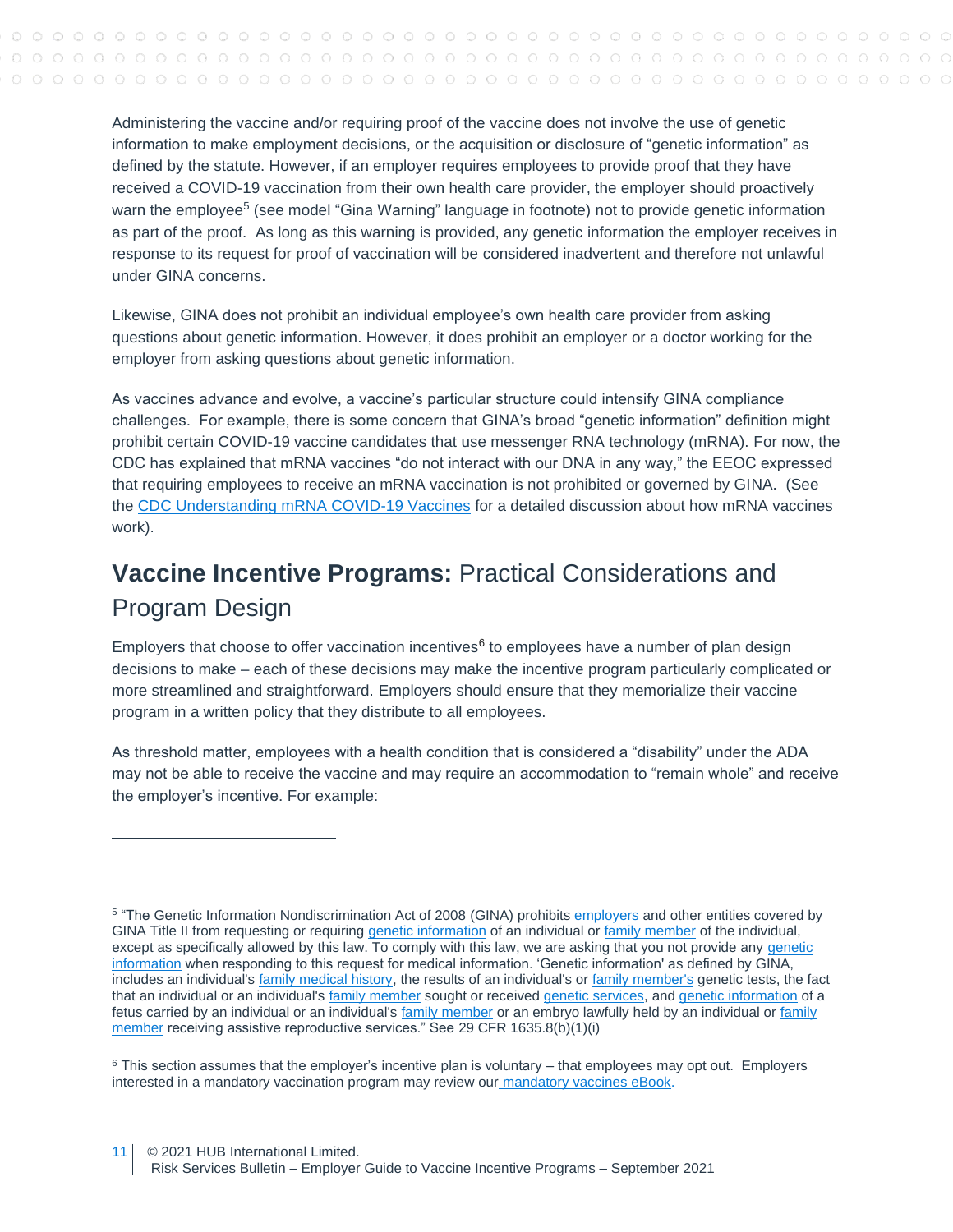- $\circ$  Individuals a with severe (i.e. life-threatening) allergies to eggs or to other components of the influenza vaccine
- $\circ$  Adults who have immunosuppression (including immunosuppression caused by HIV or medications)
- $\circ$  Adults and children who have chronic pulmonary, cardiovascular (except isolated hypertension), renal, hepatic, neurologic/neuromuscular, hematologic or metabolic disorders

If an employer learns that an employee may have a qualified medical condition that interferes with his/her ability to receive the vaccine, it should engage in the interactive process to determine a reasonable accommodation (see above: **ADA, Accommodations, [and the Interactive Process](#page-3-0)**). An example of a reasonable accommodation may include requiring the employee to complete a special COVID-19 safety course to earn the incentive.

## <span id="page-11-0"></span>**Strategy and Approach**

#### <span id="page-11-1"></span>ONSITE OR EMPLOYEE VOLUNTARY CHOICE?

Employers must decide how the vaccine will be administered.

**Onsite:** Employers may make the vaccine available onsite and administered either directly by the employer (if the employer is a healthcare provider) or through a contracted vendor. Employers that offer employee vaccinations on-site must limit the value of the incentive. The [EEOC instructs](https://www.eeoc.gov/wysk/what-you-should-know-about-covid-19-and-ada-rehabilitation-act-and-other-eeo-laws?utm_content=&utm_medium=email&utm_name=&utm_source=govdelivery&utm_term=):

*K.17. Under the ADA, may an employer offer an incentive to employees for voluntarily receiving a vaccination administered by the employer or its agent? (5/28/21)*

Yes, if any incentive (which includes both rewards and penalties) **is not so substantial as to be coercive**. [**Emphasis added**]. Because vaccinations require employees to answer pre-vaccination disability-related screening questions, a very large incentive could make employees feel pressured to disclose protected medical information. As explained in K.16., however, this incentive limitation does not apply if an employer offers an incentive to employees to voluntarily provide documentation or other confirmation that they received a COVID-19 vaccination on their own from a third-party provider that is not their employer or an agent of their employer.

The EEOC has not provided guidance regarding what qualifies as "substantial" or "coercive". Previously, the EEOC had issued guidance regarding the acceptable threshold for incentives. However, the EEOC has since rescinded that guidance and employers. Employers offering onsite vaccines should proceed with caution with respect to the size of the incentive and should confer with employment counsel.

**Offsite:** Conversely, an employer may offer an incentive of any value and not limited by the ADA if:

- o the employer vaccination program is voluntary;
- the employee may opt-out; and  $\Omega$
- the employee may receive the vaccine at a provider of his or her choice (offsite).  $\Omega$

An example of an offsite, voluntary, incentive program: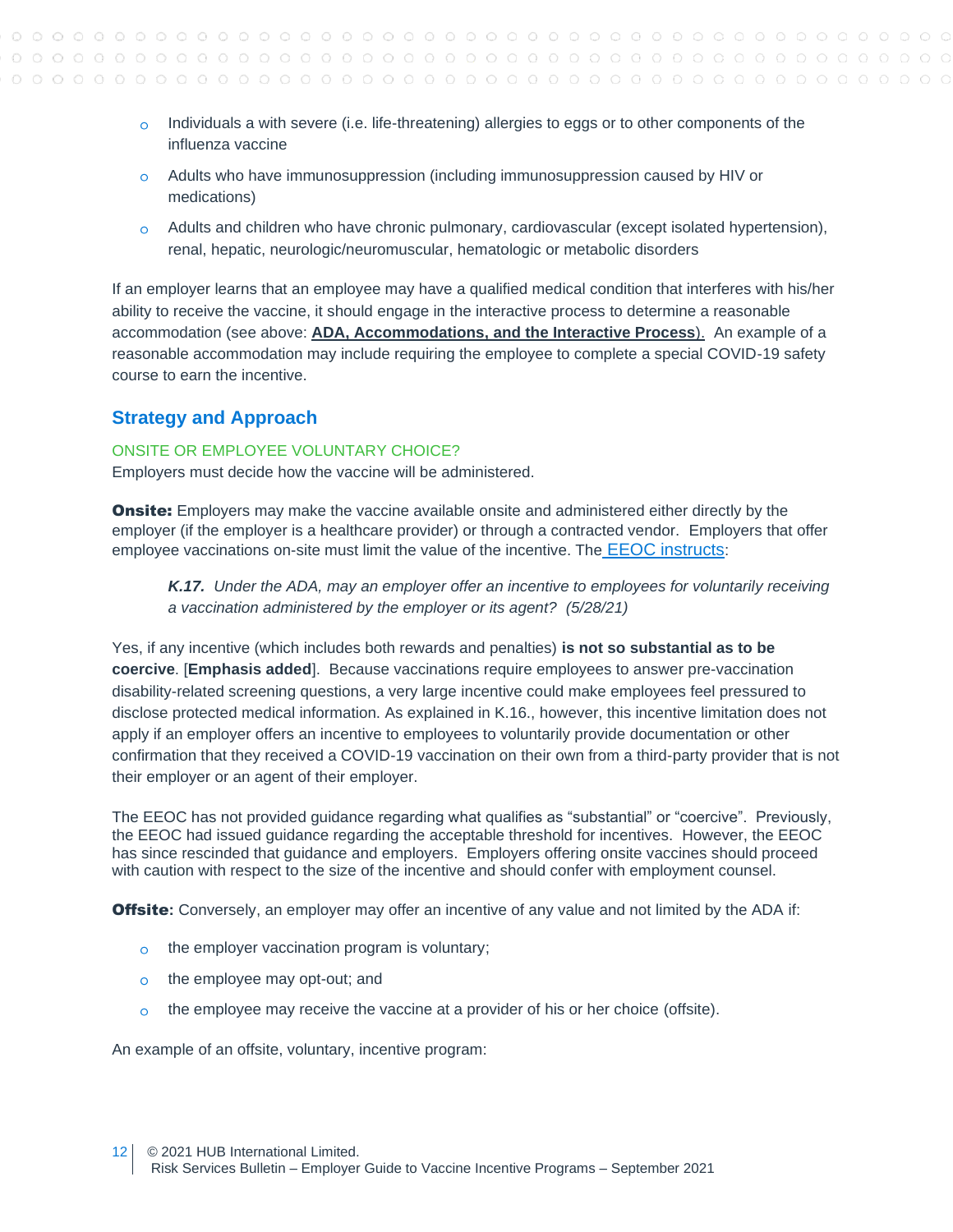Bob's widgets offers its employees a \$150 taxable payment upon proof of full vaccination status. Additionally, Bob holds a raffle at the end of the month for a fully paid, five-star vacation. All vaccinated employees may enter the raffle. Employees are not required to be vaccinated and may opt out. However, those who opt out will not receive the incentive payment and may not enter the raffle. Employees that choose to participate in the incentive program may receive the vaccine from any healthcare provider of their choice.

Moreover, employers may request (and require) employees to provide proof of vaccination status. [The](https://www.eeoc.gov/wysk/what-you-should-know-about-covid-19-and-ada-rehabilitation-act-and-other-eeo-laws?utm_content=&utm_medium=email&utm_name=&utm_source=govdelivery&utm_term=)  [EEOC instructs:](https://www.eeoc.gov/wysk/what-you-should-know-about-covid-19-and-ada-rehabilitation-act-and-other-eeo-laws?utm_content=&utm_medium=email&utm_name=&utm_source=govdelivery&utm_term=)

*K.16. Under the ADA, may an employer offer an incentive to employees to voluntarily provide documentation or other confirmation that they received a vaccination on their own from a pharmacy, public health department, or other health care provider in the community? (5/28/21)*

Yes. Requesting documentation or other confirmation showing that an employee received a COVID-19 vaccination in the community is not a disability-related inquiry covered by the ADA. Therefore, an employer may offer an incentive to employees to voluntarily provide documentation or other confirmation of a vaccination received in the community. As noted elsewhere, the employer is required to keep vaccination information confidential pursuant to the ADA.

## <span id="page-12-0"></span>**Carrot or Stick?**

Employers must decide if they will use their program as a carrot or a stick. In other words, will the program reward employees that become vaccinated or will it punish employees who remain unvaccinated. Generally, despite some large employers announcing high-profile surcharge initiatives, many of the surcharge programs are not advisable or recommended for a variety of reasons. Most fundamentally, we urge caution with surcharge programs because employers cannot vary employee benefits on the basis of a qualified health condition under the ADA and FMLA. Moreover, employers may inadvertently create an outcomes-based wellness program which is subject to significant compliance complexity (see **[HEALTH PLAN PARTICIPANTS](#page-15-0)**).

Incentive Examples from the Headlines

- A one-time payment of \$100 to all employees who receive the full manufacturer-recommended doses of the COVID-19 vaccine. Employees who can't receive the COVID-19 vaccination for medical or religious reasons may earn the \$100 bonus by completing an educational course.
- $\circ$  Allowing excused absences for employees receiving vaccinations during their regularly scheduled work hours and paying employees an allowance equivalent to two hours of straight-time pay when they submit documentation of receiving the vaccine. In addition, employees who miss work due to vaccine side effects have that absence excused and pay protected for up to 48 hours after vaccination
- $\circ$  Providing a total of two hours of pay for each dose of the vaccine up to four hours of total pay for complete vaccination.
- $\circ$  One additional day of paid vacation in 2022 along with \$50 in rewards points.
- $\Omega$ A \$125 gift card from the company after showing proof of vaccination.
- o A \$1,000 bonus for getting vaccinated.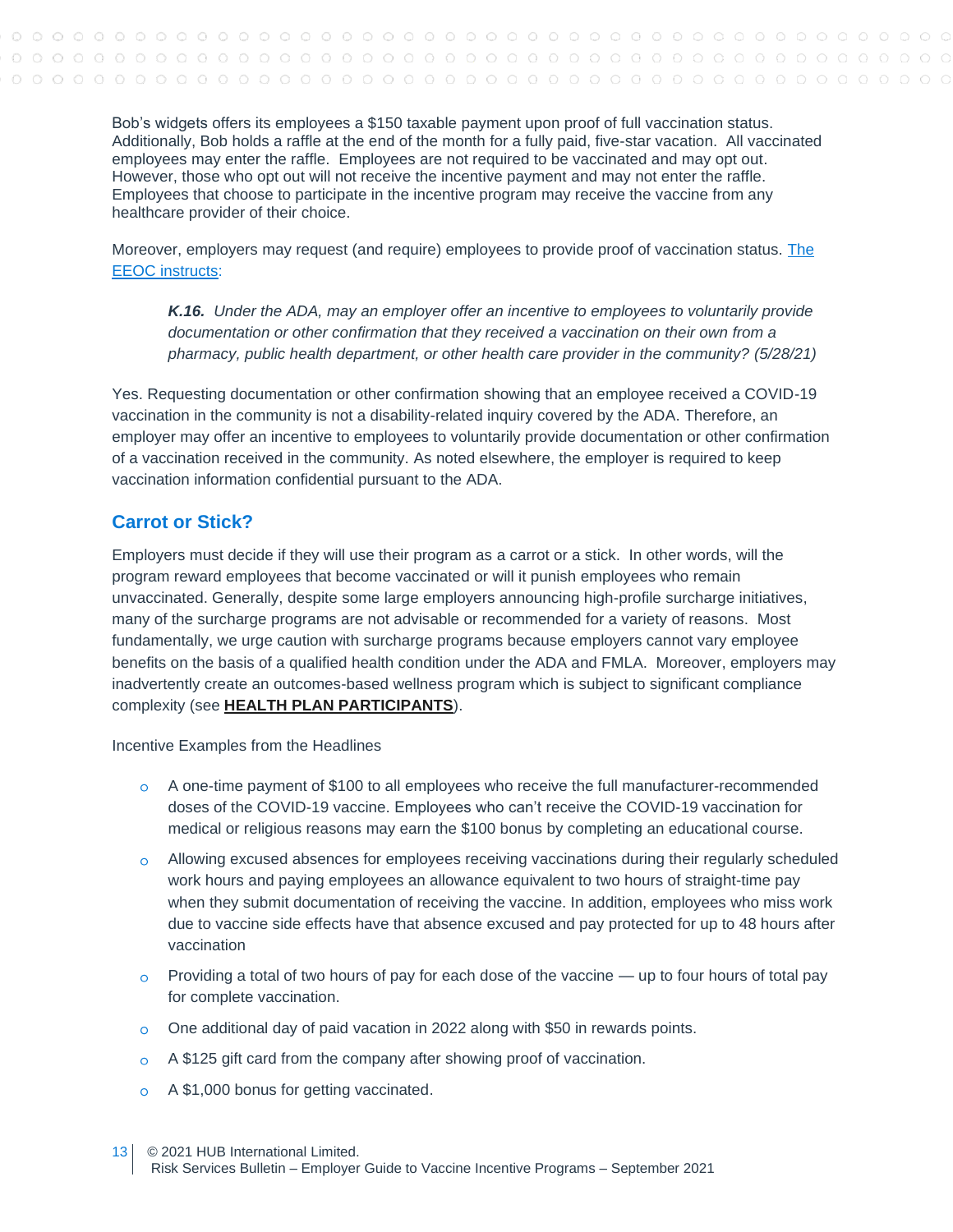#### Surcharge Examples

- Employer charges unvaccinated employees a higher health insurance premium (not a recommended approach – see below)
- Employer does not provide COVID**-RELATED** illness pay for unvaccinated workers who become sick with COVID-19 (also not a recommended approach). This **may** violate various **applicable**  state**/municipal** laws regarding sick leave. For example, in California, employers (with 26 or more employees) are required to provide COVID-19 Supplemental Paid Sick Leave to "covered employees" who are "unable to work or telework for an employer" for specified COVID-19 related reasons, irrespective of vaccination status. Additionally, employers are generally prohibited from varying employee benefits on the basis of an employee's disabling condition (under the ADA).

For example, Bob's Widgets offers its vaccinated employees that become sick with COVID-19 and miss work "COVID Sick Pay." Unvaccinated employees who become sick with COVID-19 and miss work are not eligible for the special COVID Sick Pay. Instead, they must use their regular PTO, and if their PTO is exhausted, they must go without wage replacement benefits. Setting aside the potential limitations at the state/municipal level regarding sick leave, this approach is risky because as soon as an employee misses work for personal illness his/her rights under both the ADA and FMLA may be triggered. If these unvaccinated employees are in-fact deemed disabled under the ADA and/or eligible for FMLA, they would receive a lesser benefit than other similarly situated employees (i.e., vaccinated employees who are absent from work for the same reason). Moreover, Bob's Widgets COVID Sick Pay policy may have a disparate impact under Title VII. Disparate impact discrimination occurs when a policy or practice has a significant negative impact on members of a Title VII-protected group (such as an individual with a disability or of a particular class). Bob's Widgets would have to prove that COVID Sick Pay policy is "job related and consistent with business necessity."

#### <span id="page-13-0"></span>**Who will be Eligible for the Incentive?**

Once the employer identifies its general approach, it must decide which population may be eligible for the vaccine incentive.

- Incentive for entire employee population (and not part of the health insurance or wellness  $\Omega$ program)?
- Contractors and agency workers (1099 independent contractors and staffing agency employees)?
- Family members?  $\Omega$
- Incentive for health plan participants?  $\Omega$

#### <span id="page-13-1"></span>ENTIRE EMPLOYEE POPULATION INCENTIVE

Offering a vaccine incentive to all employees (outside of and separate from the health plan) requires that an employer follow some specific rules:

While the EEOC and some courts seem to disagree, the EEOC has been clear that it deems  $\Omega$ vaccination information confidential medical information under the ADA.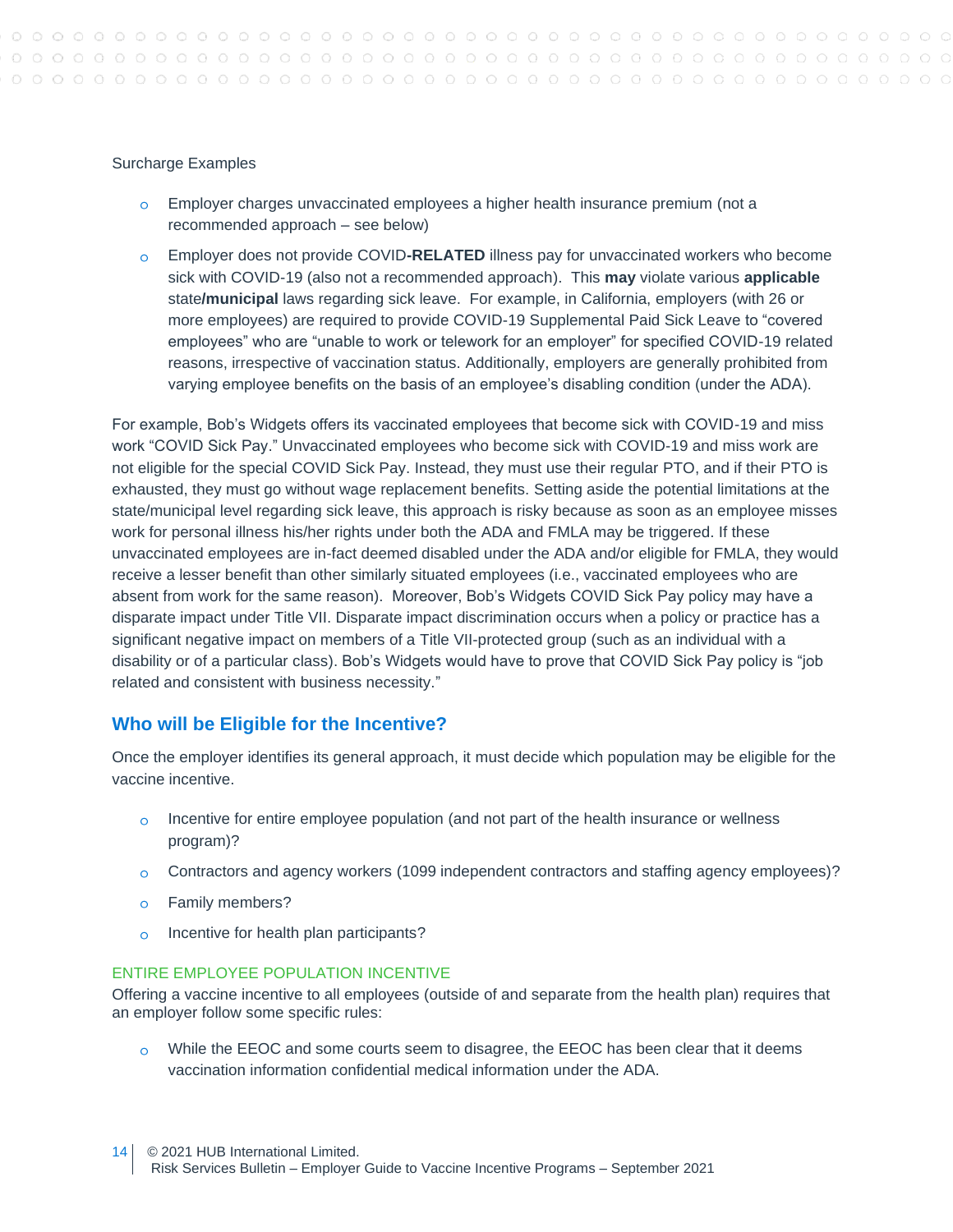## *K.4. Is information about an employee's COVID-19 vaccination confidential medical information under the ADA? (5/28/21)*

*Yes. The ADA requires an employer to maintain the confidentiality of employee medical information, such as documentation or other confirmation of COVID-19 vaccination. This ADA confidentiality requirement applies regardless of where the employee gets the vaccination. Although the EEO laws themselves do not prevent employers from requiring employees to bring in documentation or other confirmation of vaccination, this information, like all medical information, must be kept confidential and stored separately from the employee's personnel files under the ADA.*

Therefore, out of an abundance of caution, employers should be prepared to treat medical information provided by the employee (both proof of vaccine and information substantiating the need for an accommodation) as confidential under the ADA confidentiality rules (see above).

While the EEOC did not address the obligation to accommodate employees in an incentive program, the ADA obligations to accommodate employees is inherent the regulations. Therefore, employers should be prepared to provide an avenue for employees to request an accommodation under ADA and Title VII (religion). Employees who have a medical condition or sincerely held religious belief that conflicts with receiving the vaccine should be provided with an alternate way to earn the incentive. Likewise, employees with certain allergies and other medical conditions that are not ADA qualified disabilities may not be able to receive the vaccine and may also be eligible for an accommodation.

#### <span id="page-14-0"></span>INDEPENDENT CONTRACTORS

Generally, most employment lawyers will advise employers not to provide the same programs and benefits to employees and independent contractors. When doing so, employers face the risk of unintentionally converting an independent contractor (1099 worker) into an employee. In substance, employers must avoid treating the independent contractor like an employee. However, the viral nature of COVID-19 has necessitated that employers apply the same safety rules to all individuals that enter the workspace regardless of the individual's employment status. Likewise, in an effort to reach a majority vaccinated (or even 100%) employers that utilize independent contractors may often offer the same vaccination program to independent contractors as employees.

Employers taking this approach should proceed with some caution and speak with employment counsel. Generally, merely offering a vaccine incentive alone is unlikely to compromise independent contractor status. However, if an organization also extends other "employee-like" policies and practices to the independent contractor, the vaccine incentive could become the "final straw" conferring common-law employment status. For example, if an independent contractor has a long-standing relationship with a particular company, must work onsite, uses the company's equipment, maintains a company email address, bears no financial risk, is paid through a payroll cycle, does not support other clients, and also receives the vaccine incentive, then independent contractor status may at least be reasonably questioned. Importantly, nullification of independent contractor status immediately raises the specter of payroll taxes, employee benefits, ACA and a host of related compliance problems for the newly deemed common-law employer.

#### <span id="page-14-1"></span>FAMILY MEMBERS

GINA prohibits employers from offering vaccine incentives to employee family members. Specifically, the [EEOC provides:](https://www.eeoc.gov/wysk/what-you-should-know-about-covid-19-and-ada-rehabilitation-act-and-other-eeo-laws?utm_content=&utm_medium=email&utm_name=&utm_source=govdelivery&utm_term=)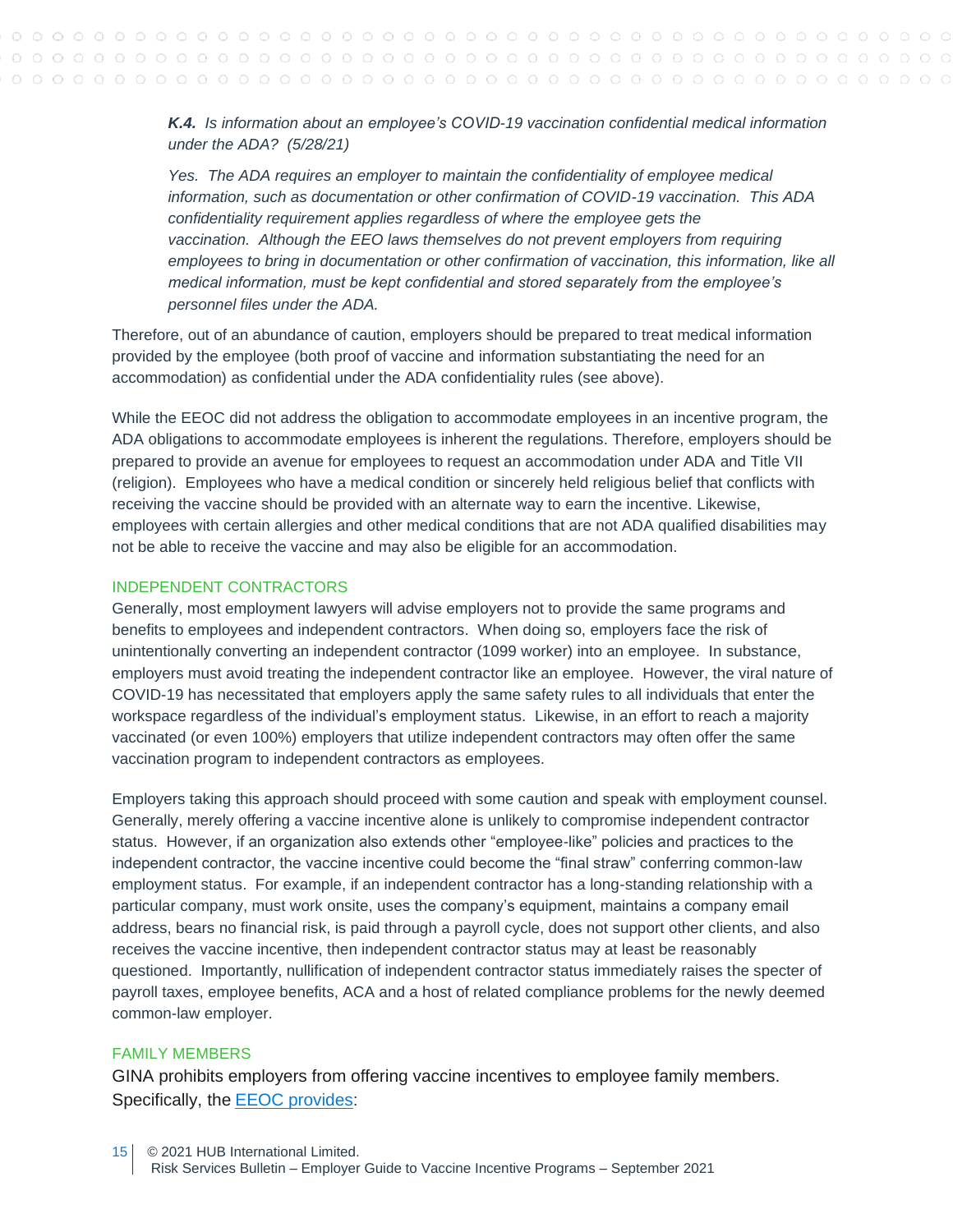*K.20. Under GINA, may an employer offer an incentive to an employee in return for an employee's family member getting vaccinated by the employer or its agent? (5/28/21)*

*No. Under GINA's Title II health and genetic services provision, an employer may not offer any incentives to an employee in exchange for a family member's receipt of a vaccination from an employer or its agent. Providing such an incentive to an employee because a family member was vaccinated by the employer or its agent would require the vaccinator to ask the family member the pre-vaccination medical screening questions, which include medical questions about the family member. Asking these medical questions would lead to the employer's receipt of genetic information in the form of family medical history of the employee. The regulations implementing Title II of GINA prohibit employers from providing incentives in exchange for genetic information. Therefore, the employer may not offer incentives in exchange for the family member getting vaccinated. However, employers may still offer an employee's family member the opportunity to be vaccinated by the employer or its agent, if they take certain steps to ensure GINA compliance.*

Employers that want to implement a family vaccine incentive program must follow very stringent and specific rules under GINA. Employers cannot require employees to have their family members get vaccinated and cannot not penalize employees if their family members decide not to get vaccinated. Employers must also ensure that all medical information obtained from family members during the screening process is only used for the purpose of providing the vaccination, is kept confidential, and is not provided to any managers, supervisors, or others who make employment decisions for the employees. In addition, employers need to ensure that they obtain prior, knowing, voluntary, and written authorization from the family member before the family member is asked any questions about his or her medical conditions. If these requirements are met, GINA permits the collection of genetic information.

#### <span id="page-15-0"></span>HEALTH PLAN PARTICIPANTS

Another potential option for employers is to offer a vaccine incentive as part of the employer's group health plan. The main disadvantage of these programs is that they impact only those employees who participate in the employer's health plan. Unvaccinated employees who do not enroll in the employer's health plan are not incentivized or impacted by this type of program. Therefore, the value and impact of such a program is entirely dependent on (and limited to) the size of the enrolled population.

Tying vaccine status to the health plan also creates a wellness program and additional compliance complexities. Wellness programs are highly regulated and subject to numerous rules. Broadly speaking, wellness programs are programs designed to help employees improve health and reduce health care costs. Programs may focus on general health, such as an exercise program or they may focus on providing health information to the participant, such as via a biometric screening. Other programs might be focused on a specific behavior, such as not using tobacco or receiving the annual flu shot. Above all, employers must understand what type of wellness program they may be creating and plan accordingly.

The HIPAA wellness regulations divide wellness programs into two categories: (1) participation only programs; and (2) health-contingent programs. Health contingent programs are further divided into activity only programs and outcomes-based programs.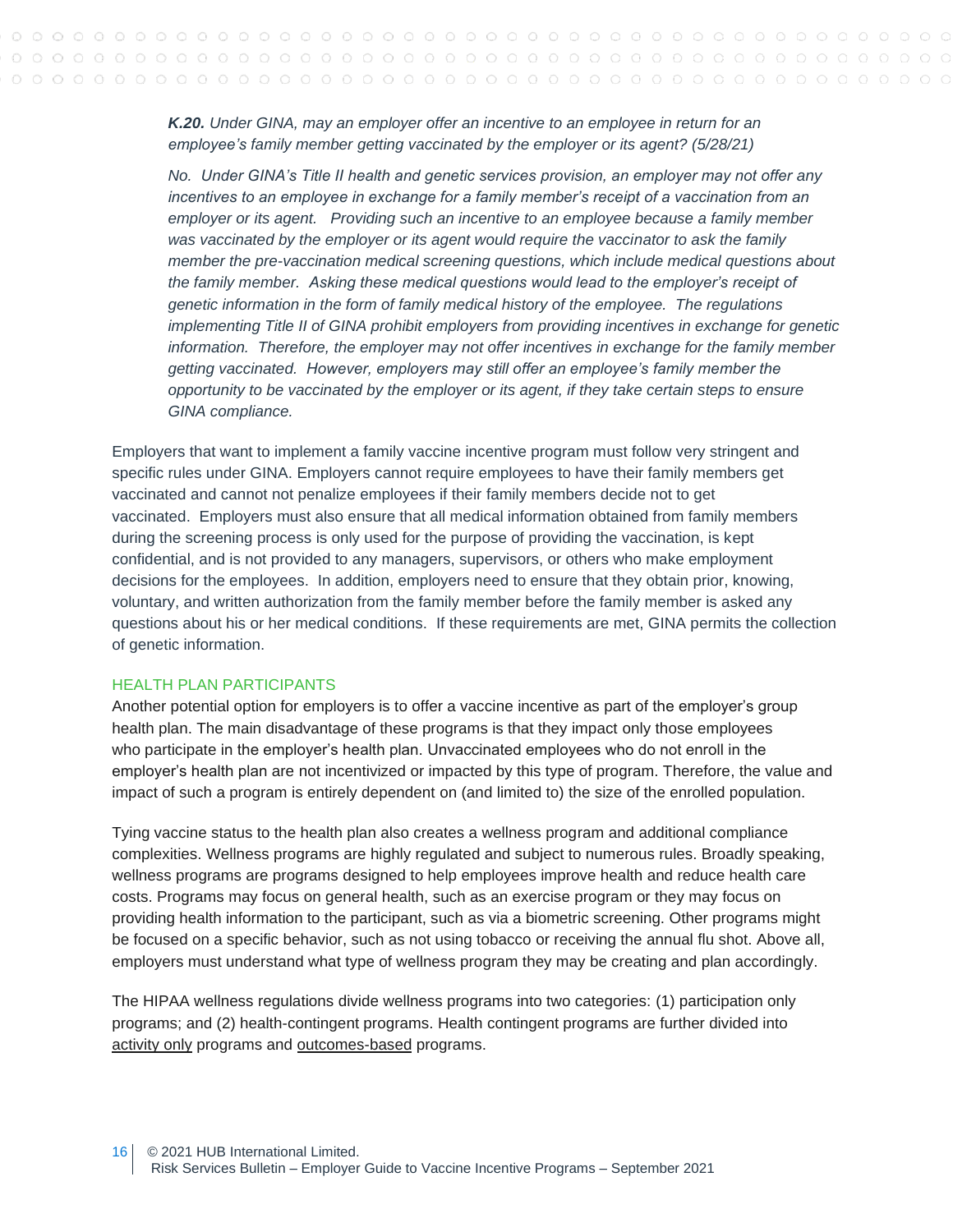**Participation Only Programs** are programs that are available without regard to health status. These programs may or may not include an incentive for participating in the program. However, if an incentive is included, it cannot be based on an individual satisfying a health standard. Examples of this type of program include a gym membership reimbursement and a health risk assessment (not tied to achieving any particular outcome). Participation only programs must be made available to all similarly situated individuals.

**Health Contingent Programs** on the other hand require an individual to meet a certain goals or criteria related to a health factor. A health contingent program may be either an: (1) activity-only program; or an (2) outcomes-based program. Activity-only programs typically require individuals to perform or complete an activity related to a health factor to earn the incentive. Examples include walking and exercise programs or giving an incentive for employees getting a physical, regardless of the results. Outcomes-based programs require individuals to attain or maintain a specific health outcome. Examples include programs requiring individuals to attain certain blood pressure, cholesterol or BMI results. No matter the type of program, the following conditions must be met by any health contingent program:

- Individuals must have the opportunity to qualify for the incentive at least once per year  $\circ$
- $\circ$  The total incentive for all health-contingent wellness programs must not exceed 30% of the total cost of employee only coverage (noting however that the maximum incentive may increase to 50% when tied to tobacco use and the plan relies solely on an affidavit (i.e., no testing for nicotine or cotinine) stating whether the individual is a tobacco user)
- $\circ$  The program must be reasonably designed to promote health and prevent disease
- $\circ$  All similarly situated individuals must be eligible for the full incentive, which means the plan must allow for a reasonable alternative standard (i.e., an opportunity for individuals to earn the incentive via alternative means)
- $\circ$  The plan must disclose all terms of the program, including the availability of a reasonable alternative standard.

It is likely that a vaccine incentive program tied to the health plan is most likely a "health contingent  $\rightarrow$ activity-only" wellness plan. Therefore, employers adopting vaccine health plan incentives should design their program to comport with the above five requirements.

Reasonable Alternative Standard (RAS). Of these requirements, the reasonable alternative standard and designing a wellness program to promote health and prevent disease are arguably the most complex. Both activity-only and outcomes-based programs are considered reasonably designed to promote health or prevent disease: (1) if the program has a reasonable chance of improving the health of, or preventing disease in, participants; (2) is not overly burdensome to participants; (3) is not used to discriminate based on a health factor; and (4) is not highly suspect in the method chosen to promote health or prevent disease.

The threshold for when a reasonable alternative standard must be provided depends on whether the program is activity-only or outcomes-based. For activity-only programs, a reasonable alternative standard must be available when the applicable standard is unreasonably difficult due to a medical condition, or it is medically inadvisable to attempt to satisfy the applicable standard. For outcomes-based programs an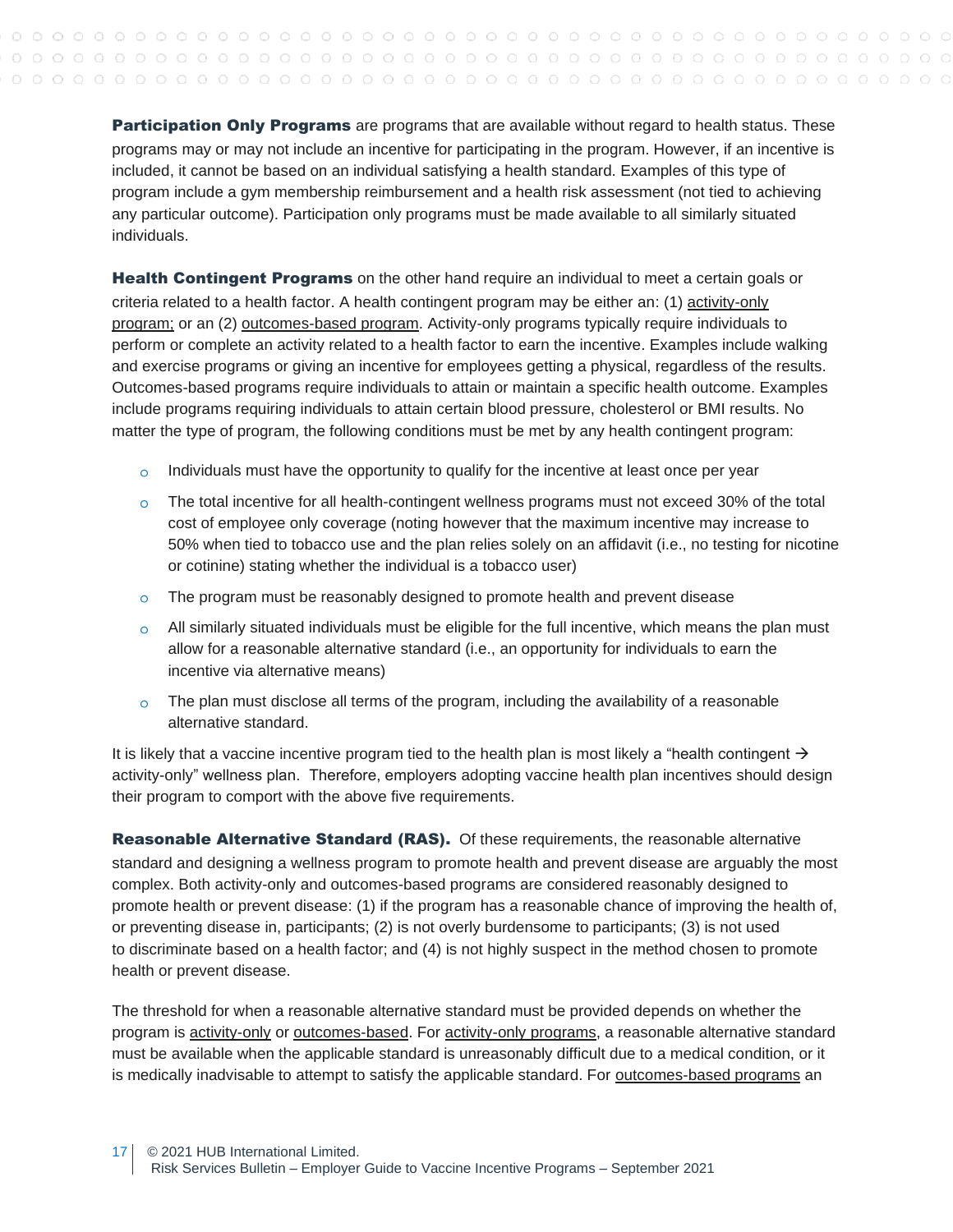employer must offer a reasonable alternative standard to individuals who don't meet the initial wellness program criteria.

Application to Vaccines. How do vaccine incentives fit within these rules? A vaccine incentive wellness program's status generally remains murky. However, it's most likely that an employer's vaccine incentive program (built inside of the health plan) is a health contingent, activity-based program. Such a program would merely require the person to be vaccinated (i.e., complete a specified activity). In addition, such a program is designed to promote health and prevent disease.

While a less likely characterization, a vaccine incentive program could be considered a health contingent, outcomes-based program. Obtaining the vaccine seems more like an activity that must be completed *in hopes of* achieving an outcome, namely *not having COVID-19*. If an employer treats a vaccine incentive program as an outcomes-based program, the program would have a lower threshold for offering a reasonable alternative standard (as described above). This requires more administration and may result in fewer employees actually getting the vaccine.

**Determining the reasonable alternative standard.** Determining the reasonable alternative standard is a challenge. For example, many employers are offering weekly COVID-19 testing as a reasonable alternative. However, regular testing will increase costs. Generally, most carriers decline to cover regular testing because they view it as part of an employment requirement or public health surveillance rather than part of the health plan. Health plans are not required to cover testing for employment or public health surveillance purposes. Therefore, employers should consult with their insurance carriers or TPAs prior to adopting a reasonable alternative standard that involves regular testing.

If the carrier or TPA will not pay for the tests, the employer will have to provide the testing at no cost to employees in some other fashion. Other reasonable alternatives may include mask wearing, social distancing, staggered shifts, adjusting workspaces, or working from home. The HIPAA rules do not allow the employer to charge for the reasonable alternative standard.

**Structuring the Incentive.** Most commonly, the incentives provided by employers with wellness programs take the form of premium differentials. For example, an employer may offer employee-only coverage for \$150 per month to all employees and offer this same coverage for \$100 per month to employees who participate in the wellness program. In this example, the wellness program incentive is \$50 each month. In some cases, incentives may be structured as plan design changes (e.g., a higher deductible for employees who are not vaccinated).

Employers may offer incentives or impose surcharges. Incentive may take the form of a discount allowing employees who participate in the wellness program pay lower rates for coverage. Surcharges may be added to the cost of coverage for those who do not participate in the wellness program. Either option is viable, and the result is the same, except that certain individuals respond more positively to the "carrot" while others respond more positively to the "stick".

Incentives and the ACA's Employer Mandate. No matter the approach the employer may take, employers must remember that incentives related to premium costs impact the affordability of the plan for purposes of the Affordable Care Act's (ACA) employer shared responsibility provisions (sometimes called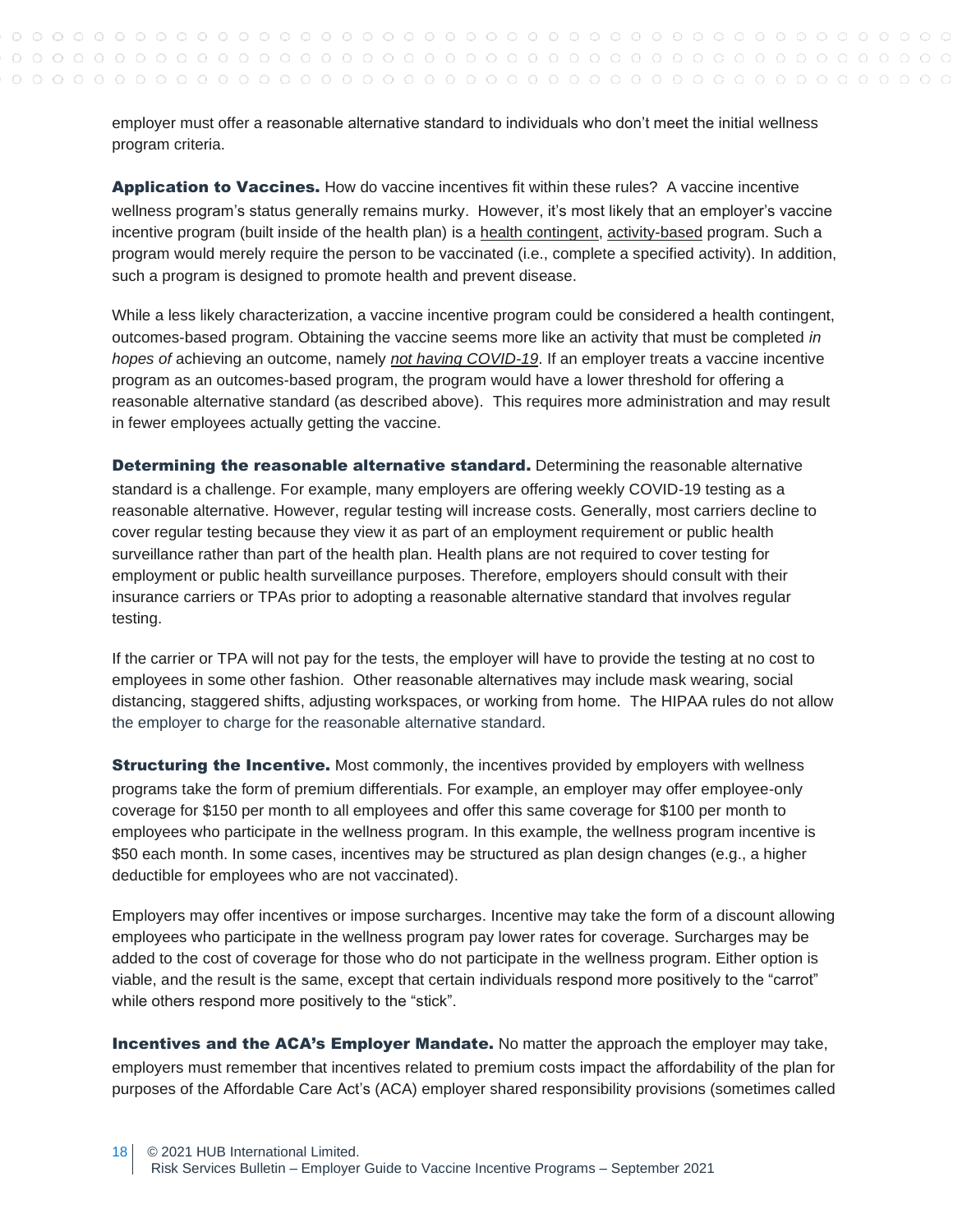the "employer mandate"). Since a wellness program must be voluntary, employers must use the higher, non-incentive rate when calculating affordability under the ACA.

The ACA affordability requirement essentially acts as another limit on incentives. Because of this limitation, most employers frequently offer incentives of less than 30% of the employee only cost to ensure they meet the ACA affordability requirement.<sup>7</sup>

Incentives related to plan design may also have an impact on whether the plan provides minimum value for ACA purposes. In general, a plan provides minimum value if it covers at least 60% of the medical costs of a typical individual. Increasing the unvaccinated employee cost may dilute the plan's overall value. However, employers usually enjoy greater flexibility with minimum value design thresholds than with varying premium contributions and possibly muddling affordability. Regardless, employers pursuing this route will need to confirm that their insurance carriers or TPAs can handle this change in plan design.

**Bottom Line.** While providing the incentive through the health plan is technically possible, for the reasons stated above, we do not recommend it. Key reasons for this include:

- $\circ$  If the employer's primary concern is workplace safety, a health plan incentive will not reach all employees since it excludes employees not enrolled in the health plan.
- $\circ$  It adds otherwise avoidable regulatory requirements and complexities to the group health plan on top of the (previously discussed) ADA, Title VII, and GINA requirements.
- $\Omega$ It may be difficult to appropriately structure a reasonable alternative standard.
- $\circ$  For employers subject to the ACA's employer mandate, a vaccination incentive's dollar value requires on-going attention to ensure the plan is still affordable and/or providing minimum value under the ACA.

#### Operations and Logistics

When it comes to implementing the vaccine incentive plan, employers should proactively consider a number of operational logistics. Specifically:

- $\overline{O}$ **Documenting Vaccination Status:** Will employees be required to provide hard or electronic copies of their vaccine card? If so, the employer must be prepared to secure those documents in a secure medical file – whether hard-copy or electronic.
- **Designated Custodian:** Who will be authorized to receive the proof of vaccination? If anyone  $\Omega$ other than HR is authorized to receive proof of the vaccine (such as local or onsite managers), be sure to provide training to those individuals so they know and understand the applicable ADA confidentiality requirements. Managers should also be trained not to ask employees any follow-up medical questions.

 $7$  Note, employers can use lower non-tobacco rates to determine affordability. This however adds complexity if a wellness program includes both a tobacco component and a vaccine (or other) cost element.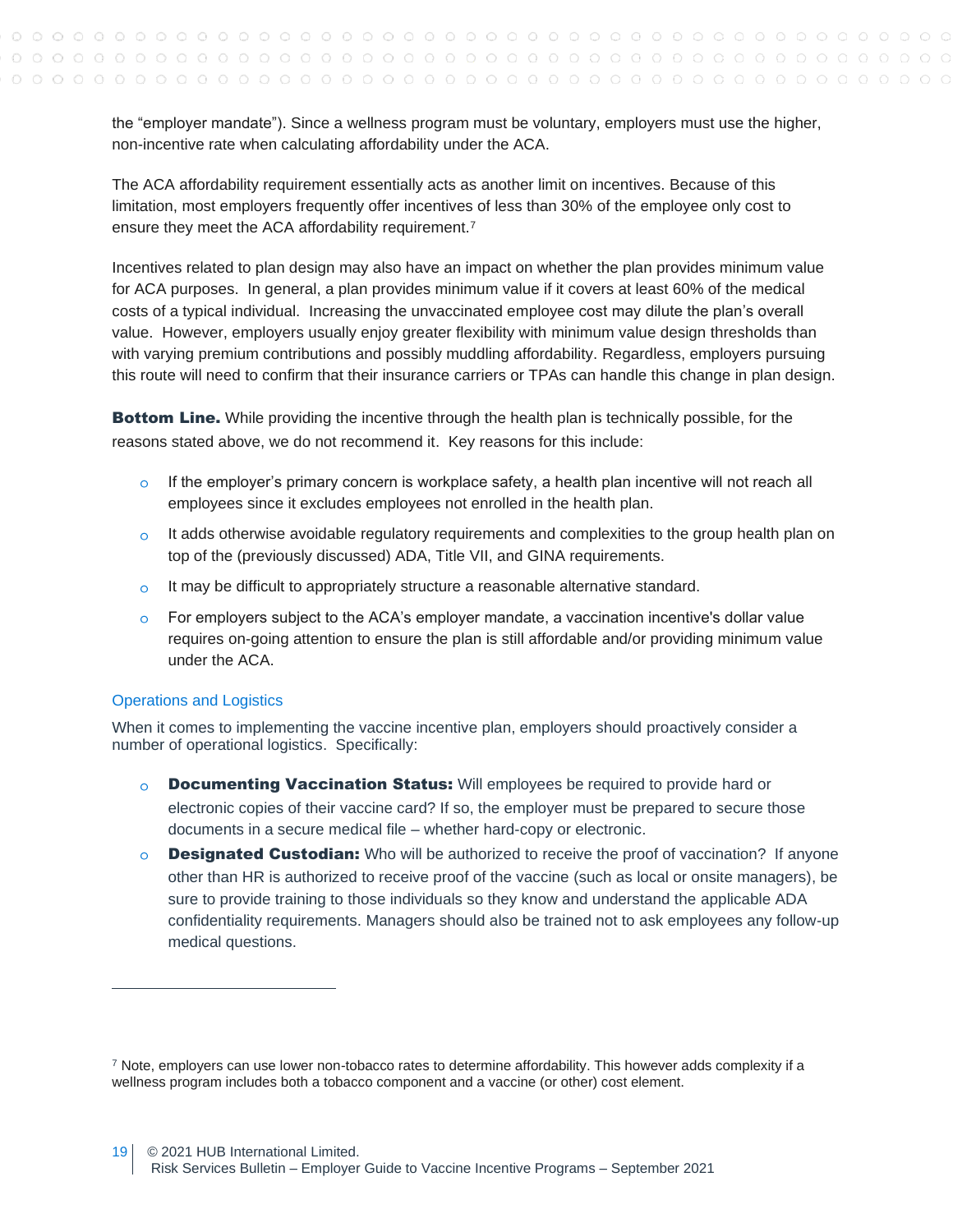- **Employee Communications:** Who will communicate the vaccine incentive program with  $\Omega$ employees? Be sure that these individuals understand both the ADA and GINA limitations (and HIPAA and ACA, if the program is being offered as part of the group health plan). They must understand that any medical information shared by the employee remains confidential. They likewise should be familiar with the critical GINA warning requirement (see **[Title II of the Genetic](#page-9-0)  [Information Nondiscrimination Act \(GINA\) and Vaccinations](#page-9-0)**). They must also be sure not to ask any follow-up questions about the employee's vaccination decisions and status. For example, asking an employee about his/her vaccine side effects or why he/she chose not to get vaccinated treads into prohibited medical inquiry territory (see [ADA and COVID-19 Vaccine](#page-4-0)  [Medical Inquiries\)](#page-4-0).
- **Tax Issues:** How will the incentive be paid? Generally, incentives that are not part of the group  $\Omega$ health plan should be treated as taxable wages. The IRS deems anything greater than a deminimus value (usually \$20 or \$25) to be taxable wages to an employee.
- **Policy Development<sup>8</sup>** : Employers that launch any form of vaccine program should provide a  $\Omega$ written policy that memorializes the terms of the program (see **[SAMPLE Voluntary Employee](#page-21-0)  [Vaccination Policy](#page-21-0)**). Included in the policy should be, among other things:
	- The incentive plan and criteria to qualify including any relevant deadlines
	- The process to request an accommodation (both ADA and Title VII Religion, along with other health conditions such as allergies etc.)
	- The process to submit proof of full vaccination status and confidentiality assurances
	- The ongoing COVID-19 health and safety rules or reference to the existing COVID-19 health and safety policy
	- If the program is part of the group health plan, the reasonable alternative standard the employer will offer
	- The appropriate person or department to ask questions and seek more information
	- Third-party resources and sources of vaccine information such as local health department and CDC materials and websites

<sup>&</sup>lt;sup>8</sup> Note that the sample policy included with this eBook does not include the group health plan related features due to the challenges of such a program and the multiplicity of design choices that could be used for both the incentives and the reasonable alternative standards.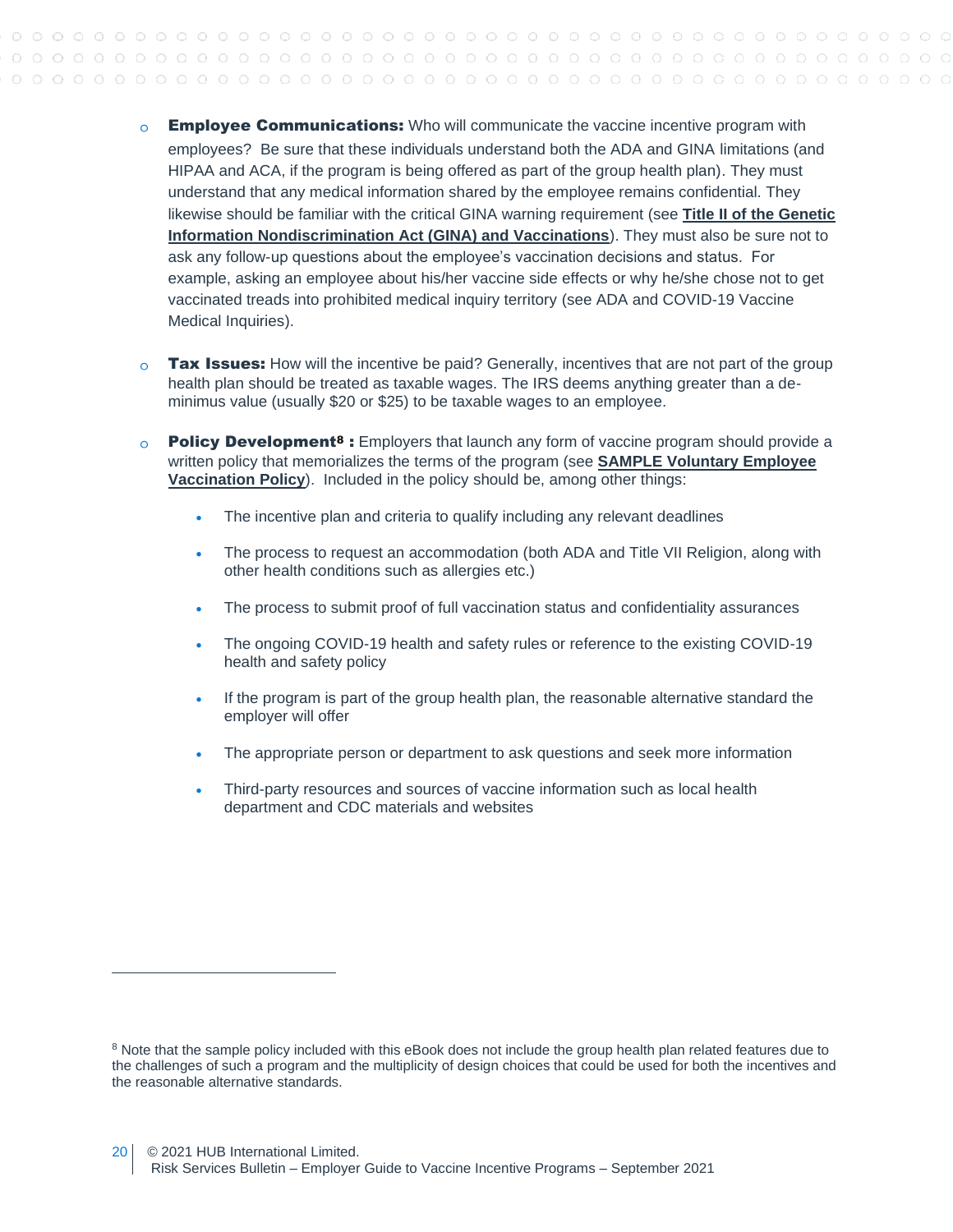## <span id="page-20-0"></span>**The Vaccine Conversation**

Employers that take an incentive approach to vaccines (versus a mandate) are often doing so to increase the percentage of vaccinated employees in the workplace. Along with an incentive program, employers may also consider additional approaches to the vaccine conversation in the workplace.

As employers develop their workplace vaccine plan, be sure to proactively engage employee populations that may have unique needs, concerns, and/or questions about the COVID-19 vaccine. This isn't necessarily about convincing people to trust the vaccine; it's about understanding employees concerns and questions and working together to find and reach a common goal. Below are strategies employers may consider:

- $\circ$  Workplace taskforce: Form a COVID-19 vaccine, health and safety task force comprised of employees from across the organization (not just management or leadership) who can help mold and shape a program most suited to your employee population and culture.
- $\circ$  **Cultivate internal leadership:** Identify company leaders and influencers in your employee population, who come from the same communities as your employees, to discuss the importance of vaccinations or share their personal experience with the vaccine.
- **Paying attention:** Listen. Really listen to your employees and their concerns and identify  $\overline{O}$ resources, programs, subject matter experts, and other measures that may be responsive to their concerns.
- **Employee Resource Groups:** If you have employee resource groups (ERGs), invite those  $\Omega$ leaders and members to participate in your company's COVID-19 vaccine task force.
- **Identify concerns:** Pay attention to discussions on company message boards and other  $\Omega$ communication channels, and in interpersonal communications between managers and their teams. Listen for questions, concerns, and rumors and quickly provide facts.
- $\Omega$ **Utilize Local Resources:** Reach out to local community organizations, healthcare provider networks, faith leaders or other trusted individuals particularly those within diverse populations to seek their counsel and feedback on your company's plan. Invite them to speak to your employees through recorded messages or town halls.
- Incorporate Public Resources:Invite your local public health department to send a representative who can speak with employees/workers, help answer questions, and provide clarity around COVID-19 vaccines.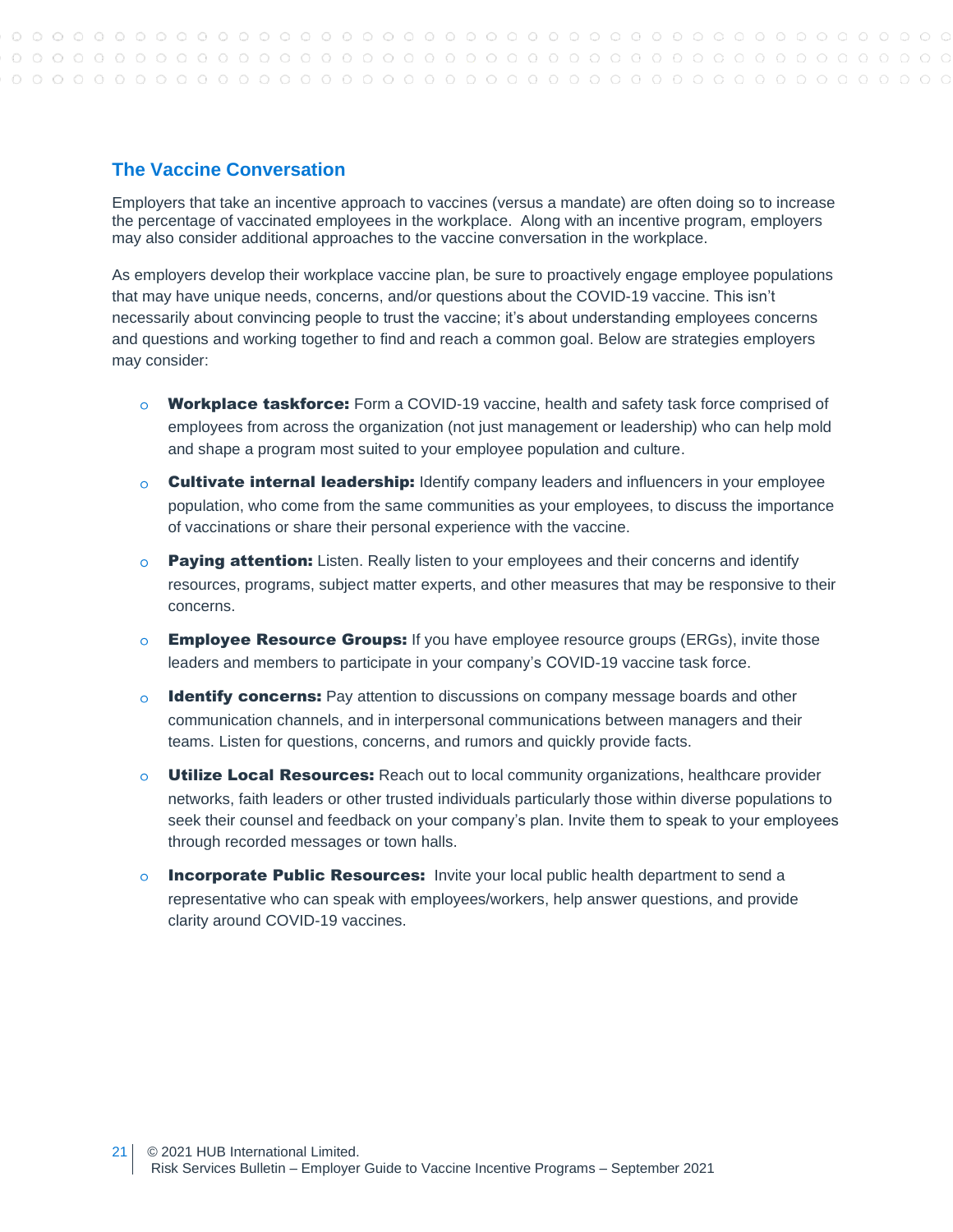# <span id="page-21-0"></span>**SAMPLE Voluntary Employee Vaccination Policy**

[[As you [return/continue] to work in the [midst/wake/era] of the COVID-19 pandemic,] [EMPLOYER NAME] wants to assure you of its continued commitment to maintaining a safe and healthy workplace and that we are taking additional measures to protect you, your coworkers, and your families from contracting and spreading COVID-19.

Now that COVID-19 vaccines have been approved [for Emergency Use Authorization] by the US Food and Drug Administration (FDA) and are readily available to all adults in the US, we are implementing a vaccination policy to encourage [and incentivize] our employees to get vaccinated against COVID-19. This policy is based on guidance from the Centers for Disease Control and Prevention (CDC) [,/and] the Equal Employment Opportunity Commission[, and [OTHER ADMINISTRATIVE OR GOVERNMENTAL AGENCY]] and is designed to comply with all applicable federal, state, and local laws.]

Please read this policy carefully.

# VOLUNTARY POLICY

The CDC has found that COVID-19 vaccines are highly effective at preventing individuals from getting sick with COVID-19 and experiencing the most severe consequence of the disease[, and may also prevent virus transmission to others]. Consistent with CDC guidance [and the [guidance/requirements] of [STATE/OTHER JURISDICTION]], to prevent the infection and spread of COVID-19 and as an integral part of its public health and safety measures, [EMPLOYER NAME] strongly encourages all employees [and independent contractors] [who are eligible to receive a COVID-19 vaccine and can safely do so] to get vaccinated against COVID-19.

While [EMPLOYER NAME] strongly encourages you to get vaccinated [and take advantage of the incentives offered by this policy], **this is a voluntary policy** and the decision whether to get vaccinated is entirely yours. [If you do not get vaccinated for any reason, you will be required to submit proof of a negative COVID-19 test to [EMPLOYER NAME] on a [weekly/[OTHER TIME PERIOD]] basis by [DETAILS ABOUT HOW TO SUBMIT INFORMATION].]

[[EMPLOYER NAME] will [host a question and answer session with [MEDICAL PROFESSIONAL OR PUBLIC HEALTH OFFICIAL]/[MEANS OF PROVIDING ADDITIONAL INFORMATION] on [DATE/TIME]]. All employees are invited to attend.]

#### **Information About COVID-19 Vaccines**

The CDC has promoted the benefits and safety of approved and Emergency Use Authorization approved COVID-19 vaccines. [In addition, [JURISDICTION] recommends that all individuals who can safely do so get vaccinated against COVID-19.] [According to the CDC:

COVID-19 vaccines currently approved or in development in the US do not contain the COVID-19 virus and will not make you sick with COVID-19.

Getting the COVID-19 vaccine will not make you test positive for the COVID-19 virus.

COVID-19 vaccinations have been shown to be highly effective at preventing you from getting sick with COVID-19 and experiencing the most severe consequence of the disease.

[COVID-19 vaccines [may] reduce the risk of spreading COVID-19.]

COVID-19 vaccines do not change your DNA.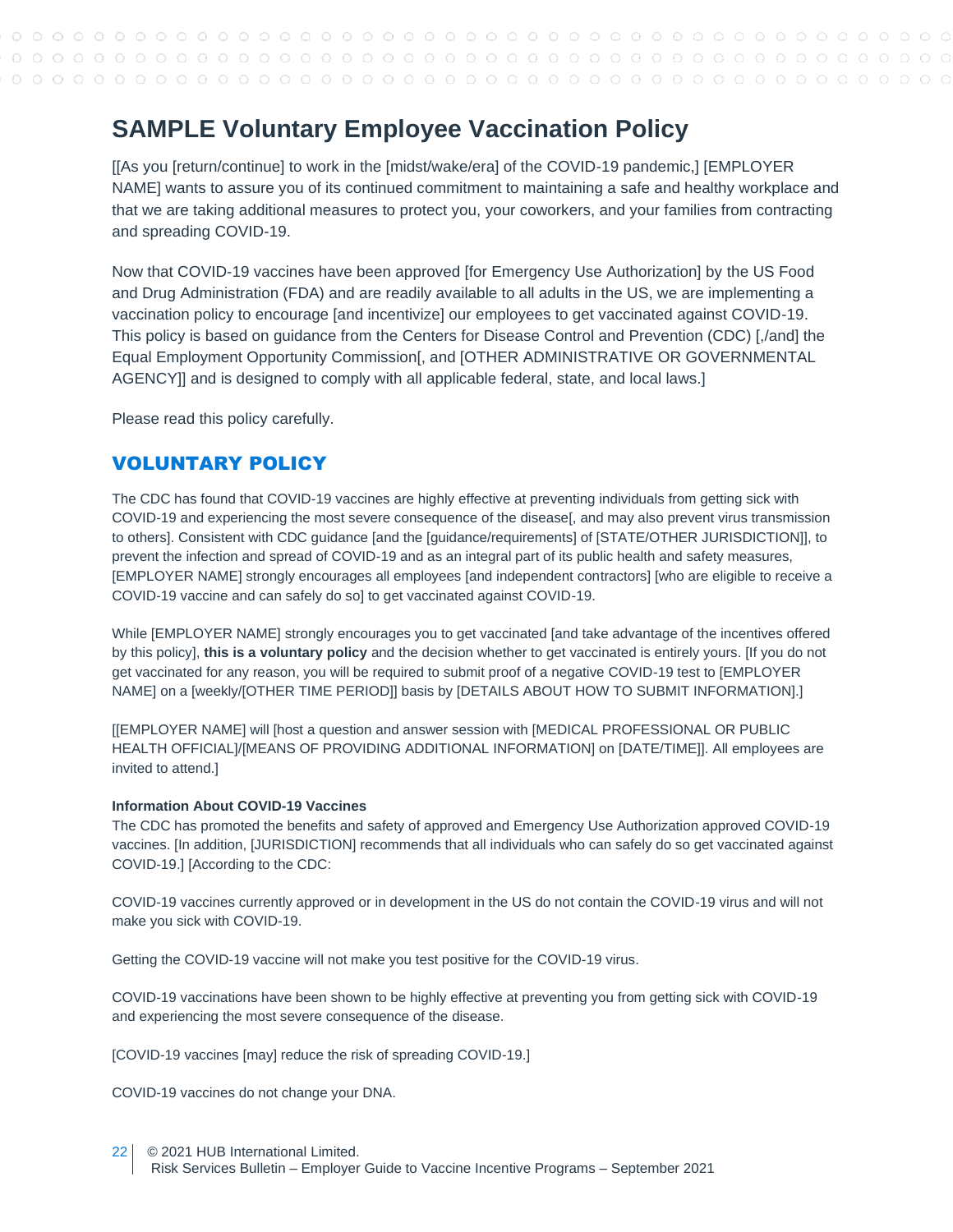#### COVID-19 vaccinations are an important tool in helping to stop the pandemic.

COVID-19 vaccines will be free to you, though some charges may be billed to your insurance company.]

For information about what you can expect when getting the vaccine, see the CDC: Vaccine What to Expect Handout [attached to this policy].

You can find more information about COVID-19 vaccines on the CDC's website, which is frequently updated, at: https://www.cdc.gov/coronavirus/2019-ncov/vaccines/.

Vaccination Not a Substitute for Other COVID-19 Prevention Measures

This Voluntary Vaccination Policy is a key part of our overall strategy and commitment to maintaining a safe and healthy workplace in light of the COVID-19 pandemic. This policy is designed for use together with, and not as a substitute for, other COVID-19 prevention measures[, including [EMPLOYER NAME]'s:

[Face Mask Policy.]

[Social Distancing Policy.]

[Temperature Check and Health Screening Protocols.]

[Cleaning and Sanitation Policy.]

[Health and Safety Policy.]

[OTHER COVID-19 PREVENTION POLICIES OR PROTOCOLS].]

[However, fully vaccinated individuals may be exempt from complying with certain COVID-19 prevention measures[, such as face mask and social distancing requirements]. For more on those exemptions, see [EMPLOYER NAME]'s [SPECIFIC RELEVANT POLICIES].]

We need your full cooperation and compliance with this and other health and safety workplace policies to make them effective and to protect you and your coworkers by preventing the spread of COVID-19.

#### **Vaccination Administration**

[[EMPLOYER NAME] [will make/has contracted with [VACCINE ADMINSTRATOR NAME] to provide] the [NAME OF VACCINE OR VACCINES] available to all employees at [LOCATION] [during regular business hours] on [SCHEDULED DATES AND TIMES]. You may schedule [the first dose of] your vaccine by [PROCEDURE FOR SCHEDULING] [and will receive a date for your second dose during the first appointment]. [The vaccine will be provided to you at no cost.]

#### OR

You may schedule your vaccination during your regularly scheduled work hours. [All [non-exempt] employees will be paid your regular rate of pay for the time spent getting vaccinated, up to [NUMBER] hours [per dosage]]. Alternatively, you may schedule your vaccination at another time at your convenience. If you schedule your vaccination during a time when you are not scheduled to work, you will [not be paid for the time spent getting vaccinated/be paid [[DEFINED PAY AMOUNT BY HOURS OR DOLLARS]/your regular rate of pay for the time spent getting vaccinated [up to a maximum of [NUMBER] hours]]].

OR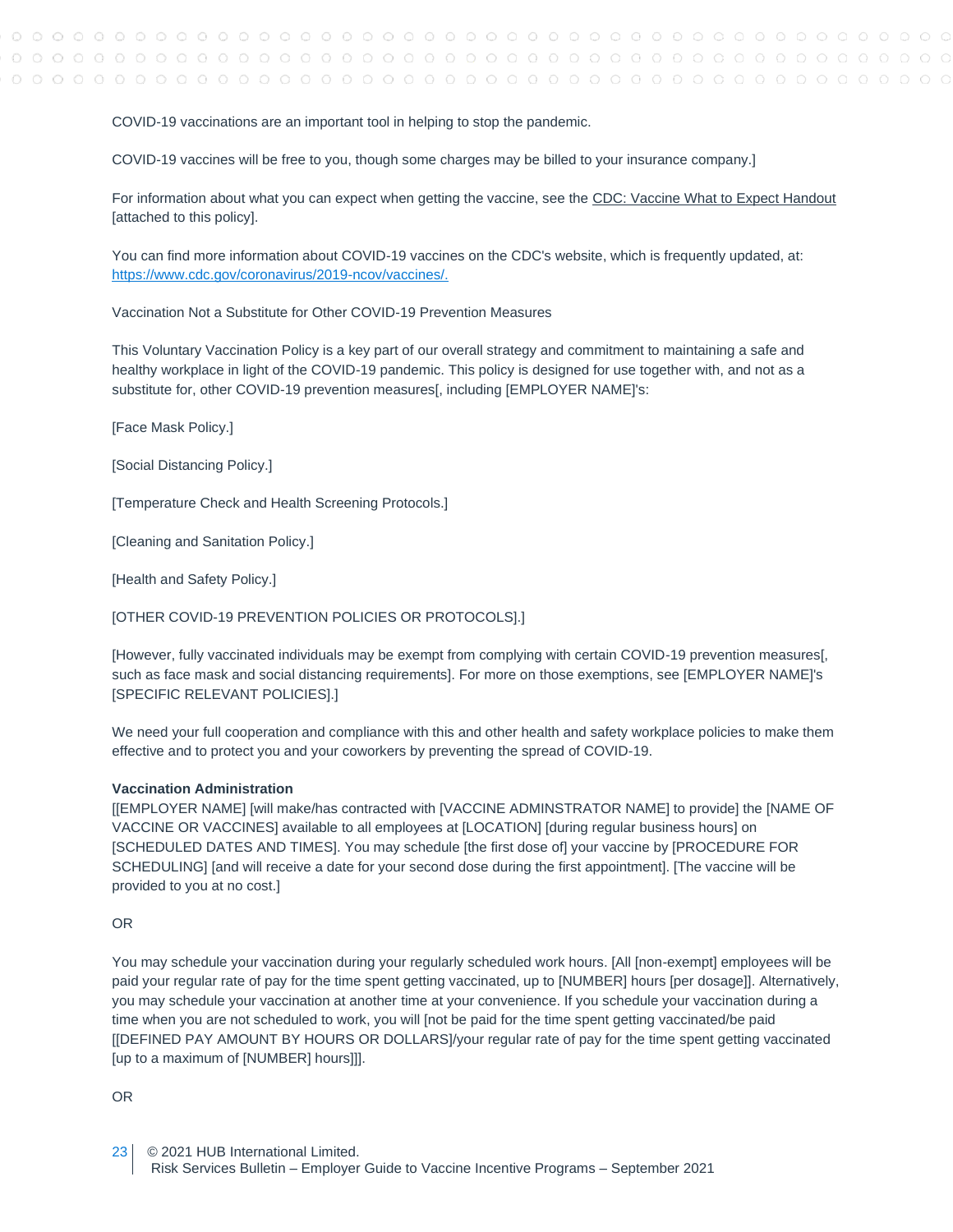You may schedule your vaccination during your regularly scheduled work hours or at any other time at your convenience. If you get vaccinated during the work day, you may use your accrued [vacation/PTO/sick] time to cover your time away from work. [[EMPLOYER NAME] will advance you up to [NUMBER] hours [vacation/PTO/sick] time if you do not have sufficient time available in your leave bank.]]

[In addition, [EMPLOYER NAME] will [grant you an additional [NUMBER] days of paid [vacation/PTO/sick] time which you may use to recover from the vaccine and any side effects [or for any other purpose]]. If side effects that prevent you from working last longer than [ADDITIONAL PAID LEAVE AMOUNT], you may use your accrued [vacation/PTO/sick] time to cover additional time away from work.]

[For information about where to get vaccinated and how to schedule an appointment, see [LOCAL PUBLIC HEALTH WEBSITE/EMPLOYER DEPARTMENT OR INTRANET LINK WHERE INFORMATION IS AVAILABLE].]

[Reimbursement of Other Vaccination Costs

[EMPLOYER NAME] will reimburse you for out-of-pocket costs or incidental expenses incurred getting vaccinated if not fully covered by your insurance[, including, but not limited to, hospital or health care provider administrative charges, parking at vaccination sites, and reasonable travel costs.]

To get [paid for your time and] reimbursed for any vaccination costs, you must submit written proof of vaccination (see Record of Vaccination below).]

[Incentive[s] for Getting Vaccinated

[In addition to the pay for time [and reimbursement of expenses]] for getting vaccinated/As an incentive for getting vaccinated,] [EMPLOYER NAME] will provide you with:

[A one-time bonus [of \$[NUMBER]/calculated as [NUMBER] hours additional pay].]

[[NUMBER] hours of additional [vacation time/paid time off/paid sick leave] to be used for any reason [during the current benefit year].]

[A [MERCHANT NAME] gift card valued at \$[NUMBER].]

[[[NUMBER] Appreciate Points/[NAME OF EMPLOYEE APPRECIATION PROGRAM]] that can be redeemed for select gifts.]

To qualify for the incentive[s], you must provide written proof of vaccination (see Record of Vaccination below).

#### **Record of Vaccination**

After you get vaccinated, or if you already have received a vaccine [from another health care provider], [EMPLOYER NAME] requests that you provide proof of vaccination (such as a CDC-issued vaccination card), including the vaccination date(s) and vaccine name, to [EMPLOYER NAME]'s [DEPARTMENT NAME] Department. Do not include any medical or genetic information with your proof of vaccination. [Alternatively, you may provide a written selfcertification that you have been vaccinated, including the vaccination date(s) and vaccine name.]

This information will help [EMPLOYER NAME] track the percentage of individuals vaccinated as part of its health and safety measures [and to determine when its workforce has reached community immunity (also known as herd immunity) and the degree to which unvaccinated individuals pose a direct threat to themselves or others in the workplace]. [EMPLOYER NAME] will keep any vaccination information provided confidential.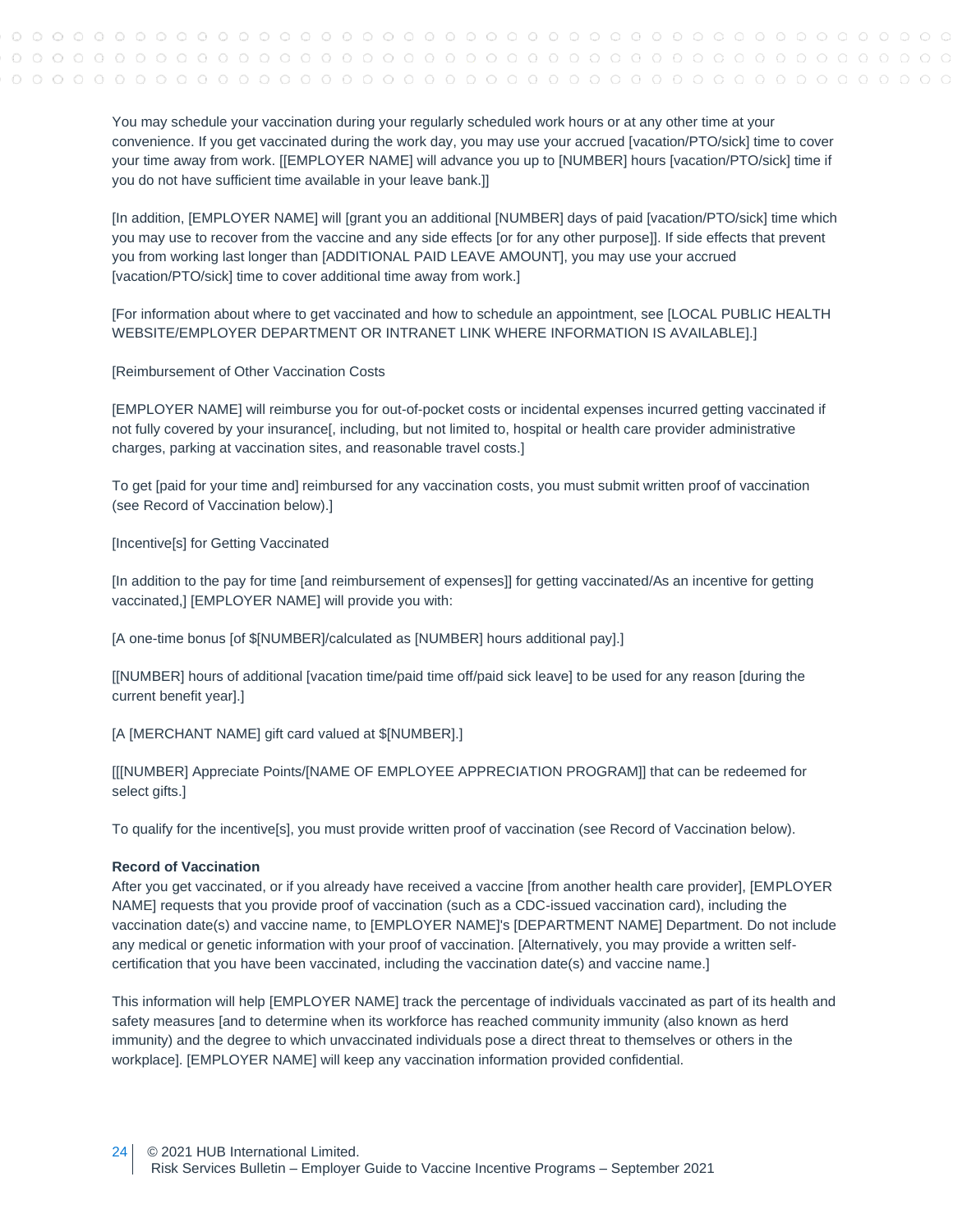[Providing this information is strongly encouraged but it is voluntary[ and [EMPLOYER NAME] prohibits harassment of or retaliation against any employee who does not provide proof of vaccination]./While providing this information is voluntary, you must provide proof of vaccination to claim any [compensation/reimbursement/employee benefits/incentives] under this policy[ or to be exempt from any other COVID-19 prevention policies or protocols based on vaccination status].] [If you do not provide proof of vaccination status, [EMPLOYER NAME] will treat you as if you are unvaccinated for purposes of any workplace policies or protocols based on vaccination status.]

#### **Policy Administration and Questions**

The [DESIGNATED DEPARTMENT OR PERSON] is responsible for administering and enforcing this policy. If you have any questions about this policy or about health and safety issues that are not addressed in this policy, please contact the [DESIGNATED DEPARTMENT OR PERSON'S EMAIL OR PHONE CONTACT INFORMATION].

#### **Policy Modification**

Government and public health guidelines and restrictions and business and industry best practices regarding COVID-19 and COVID-19 vaccines are changing rapidly as new information becomes available, further research is conducted, and additional vaccines are approved and distributed. [EMPLOYER NAME] reserves the right to modify this policy at any time in its sole discretion to adapt to changing circumstances and business needs, consistent with its commitment to maintaining a safe and healthy workplace.

#### **No Harassment or Retaliation**

The decision to get or not to get vaccinated belongs to you. While [EMPLOYER NAME] has legitimate reasons for encouraging vaccination and tracking how much of its workforce has been vaccinated, [EMPLOYER NAME] expressly prohibits any form of harassment, discipline, reprisal, intimidation, or retaliation based on an employee's decision to get or not get vaccinated [or provide proof of vaccination]. Employees also have the right to report violations of this policy, any other health or safety concern, and work-related injuries and illnesses, and [EMPLOYER NAME] will not discharge or discriminate or otherwise retaliate against employees for reporting these issues or incidents.

If you experience or witness any form of harassment or retaliation in violation of this policy, please report it immediately to [DESIGNATED PERSON OR DEPARTMENT].

[Employees Covered Under a Collective Bargaining Agreement

The employment terms set out in this policy work in conjunction with, and do not replace, amend, or supplement any terms or conditions of employment stated in any collective bargaining agreement that a union has with [EMPLOYER NAME]. [Employees should consult the terms of their collective bargaining agreement./Wherever employment terms in this policy differ from the terms expressed in the applicable collective bargaining agreement with [EMPLOYER NAME], employees should refer to the specific terms of the collective bargaining agreement, which will control.]]

#### [Acknowledgment of Receipt and Review

(employee name), acknowledge that on  $\Box$  (date), I received a copy of [EMPLOYER NAME]'s [POLICY NAME] and that I read it, understood it, and agree to comply with it. [I also understand that if I choose to get vaccinated, at the time of vaccination I will be provided with information from the vaccine administrator about the benefits and risks of the COVID-19 vaccine, and that signing this policy acknowledgment does not constitute consent to receiving the vaccine.] I understand that [EMPLOYER NAME] has the maximum discretion permitted by law to interpret, administer, change, modify, or delete this policy at any time [with or without notice]. No statement or representation by a supervisor or manager or any other employee, whether oral or written, can supplement or modify this policy. Changes can only be made if approved in writing by the [POSITION] of [EMPLOYER NAME]. I also understand that any delay or failure by [EMPLOYER NAME] to enforce any work policy or rule will not constitute a waiver of [EMPLOYER NAME]'s right to do so in the future.